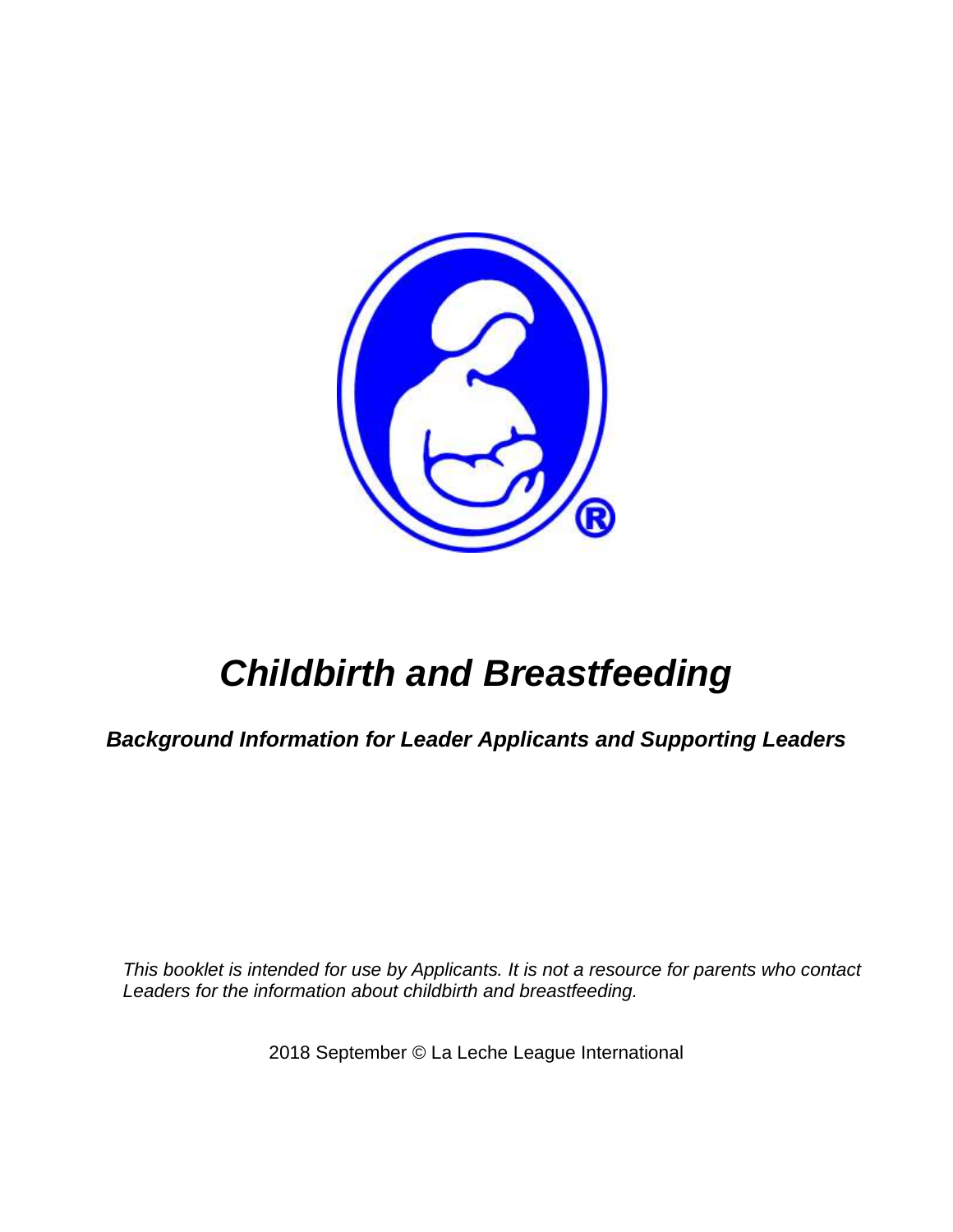# **Childbirth and Breastfeeding**

# <span id="page-1-0"></span>**Table of Contents**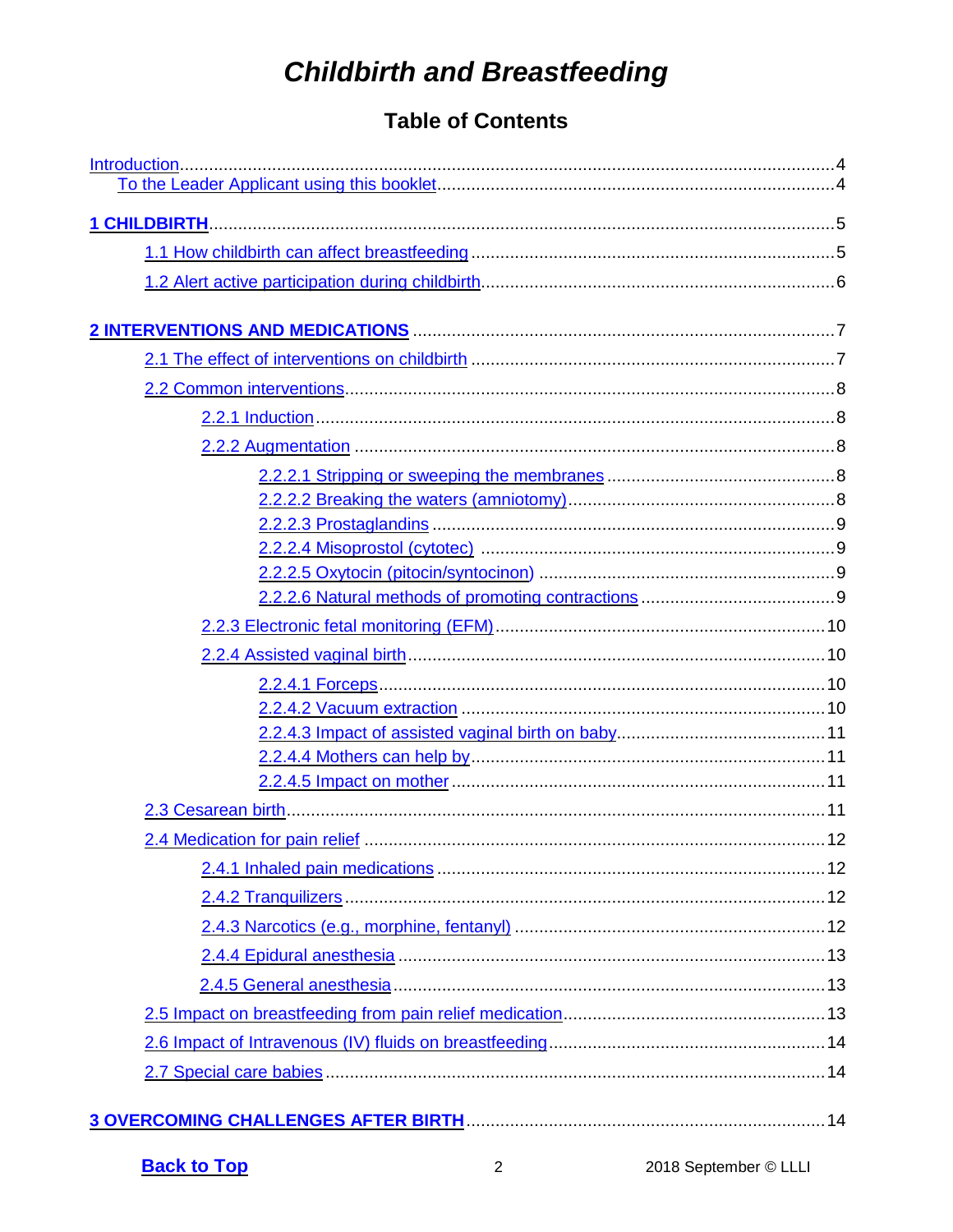| 3.2 Getting started with breastfeeding after a challenging birth experience  16 |    |
|---------------------------------------------------------------------------------|----|
|                                                                                 |    |
|                                                                                 |    |
|                                                                                 |    |
|                                                                                 |    |
|                                                                                 |    |
|                                                                                 |    |
|                                                                                 |    |
|                                                                                 |    |
|                                                                                 |    |
|                                                                                 |    |
|                                                                                 |    |
|                                                                                 |    |
|                                                                                 | 19 |
|                                                                                 |    |
|                                                                                 |    |
|                                                                                 |    |
|                                                                                 |    |
|                                                                                 |    |
|                                                                                 |    |
| 6 CONCLUSION 21 21                                                              |    |
|                                                                                 |    |
|                                                                                 |    |
|                                                                                 |    |
|                                                                                 |    |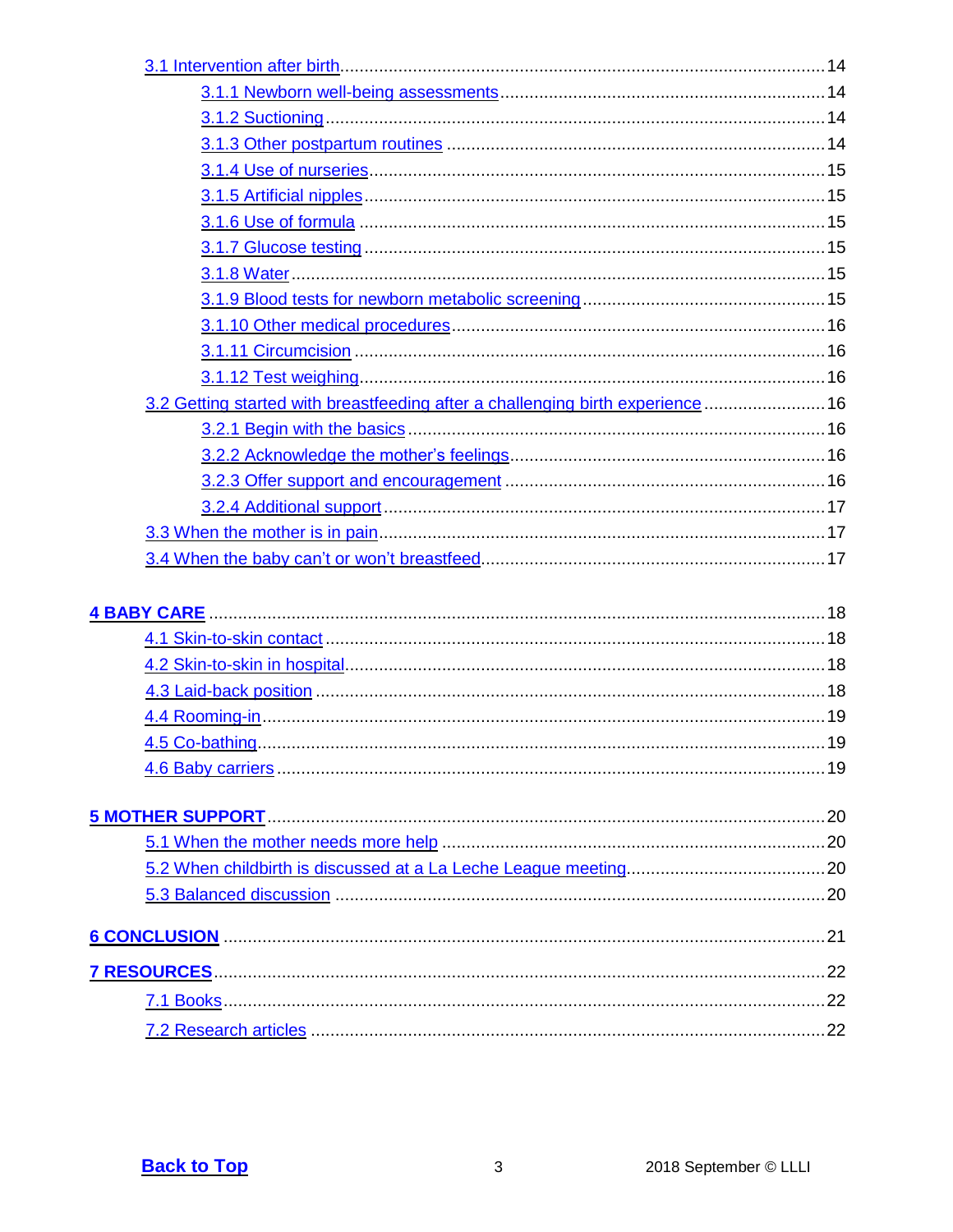# <span id="page-3-0"></span>**Introduction**

# **To the Leader Applicant using this booklet**

A mother's personal birth experience informs and shapes her knowledge and awareness of how birth impacts breastfeeding. The Founders of La Leche League said:

*We learned early in La Leche League's existence that a woman's experience in giving birth affects the beginning of breastfeeding and many of her attitudes about being a mother. Alert and active participation by the mother in childbirth is a help in getting breastfeeding off to a good start.*

*The Womanly Art of Breastfeeding*, 2003 English print edition, page 18

La Leche League International (LLLI) continues to recognize this impact:

*Many of today's interventions have not been shown to improve outcomes as much as they've been shown to complicate the birth. Most women today want to breastfeed, but many are finding it hard, and the way we give birth today is a big part of the problem. The Womanly Art of Breastfeeding*, 2010 English print edition, pages 49-50

Much of what Leaders know about birth and its impact on breastfeeding comes from their own experiences and what other mothers share. It is important that you:

- Recognize that every woman experiences birth differently.
- Are aware of potential biases in this area your own and the mother's.
- Remain open to learning the woman's perception of both her birth and the impact that it may be having on her breastfeeding experience.

Leaders have contact with women by phone, online, or at meetings. Leaders have a huge role in helping a woman:

- Determine what her instincts are telling her.
- Frame her questions.
- Feel confident to ask her care provider for more information.
- Know the potential for problems so she can seek help early.

Leaders may not know everything about a woman's medical situation, nor should the woman feel the need to share it with us. The role of Leader, whether talking to a mother about birth interventions, breastfeeding position or any other topic, is to provide information, support, and encouragement, regardless of the mother's situation. If you are unsure about how to present any of the more specific information found in this booklet, you can contact:

- The Professional Liaison (PL) Department for current research and more confidence in your own knowledge.
- The Communications Skills (CS) Department to help with active listening skills and ways to question in order to gain the information needed to best support the mother's needs and preferences.

LLL Leaders need a comprehensive understanding of how different childbirth experiences and methods of delivery affect the start of breastfeeding. This booklet provides basic background information to meet the childbirth aspect of the Background Reading/Learning requirement as it: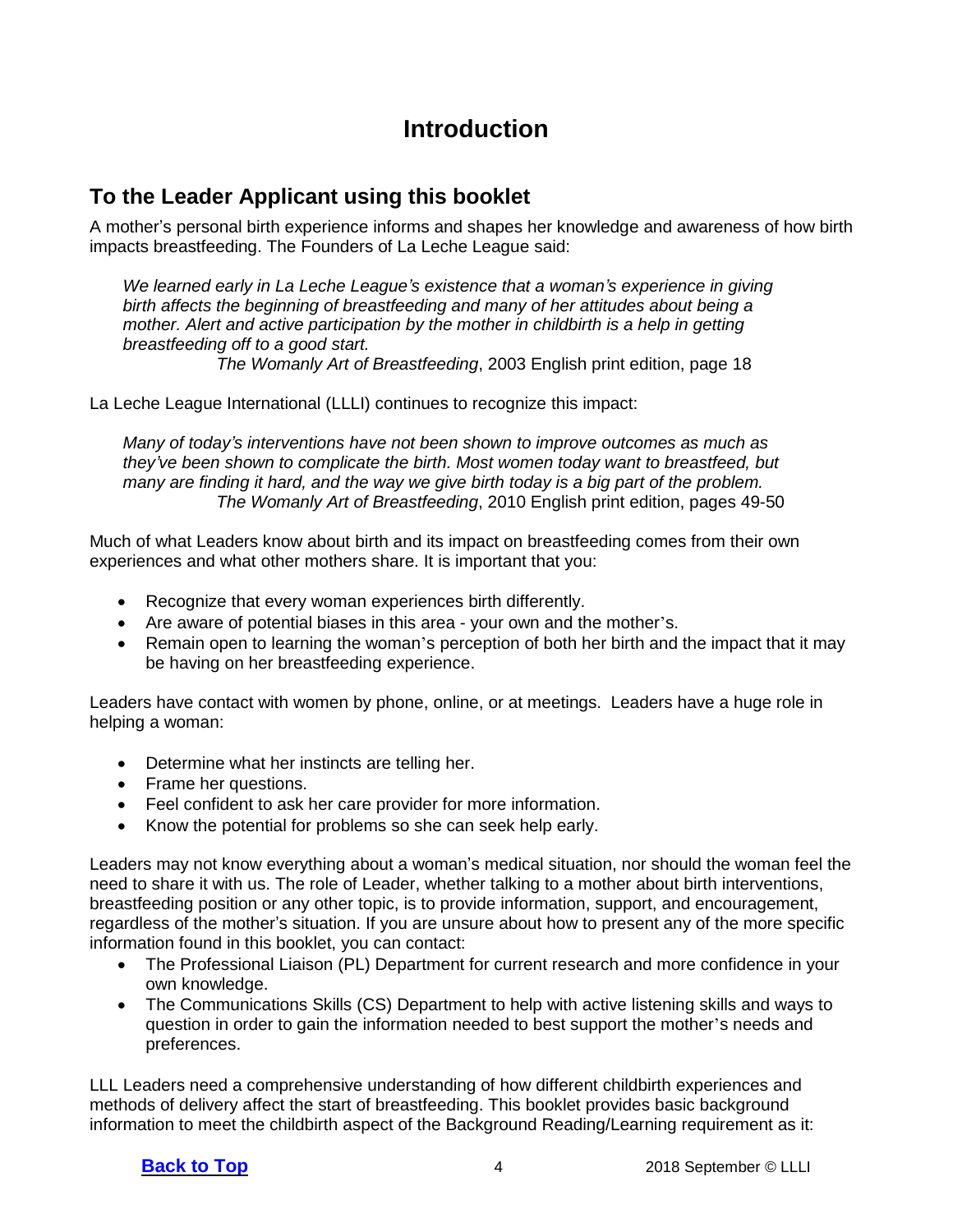- Helps you develop this knowledge.
- Enables you to help mothers who have had many kinds of births.
- Helps you understand and apply LLL philosophy when discussing childbirth.

The information in this booklet is adapted from the resources listed at the end. You can supplement your understanding through further reading, attending workshops/conferences, talking with Leaders in your Group or your Leader Accreditation Department (LAD) representative, or in some other way. You may also have professional experience that will contribute to meeting the requirement. When you discuss childbirth in the meeting setting, you can refer to the first five chapters of *The Womanly Art of Breastfeeding* to share LLL information on this topic.

# <span id="page-4-0"></span>**1 CHILDBIRTH**

#### <span id="page-4-1"></span>**1.1 How childbirth can affect breastfeeding**

In an idealized picture, childbirth happens naturally. The baby is born without medical intervention in a safe, relaxed environment with the family celebrating the positive power of giving birth. Breastfeeding begins as a natural progression from the focused work of childbirth to the period after the birth where the mother can hold her baby and bring him to the breast for the first time.

For many mothers, the experience can be very different:

- The labor and birth may be long and painful or surprisingly short.
- Mother and/or baby may be affected by medication administered during the birth.
- The baby may be taken away for special care.
- The mother may have surgery or some other intervention.
- These and many other factors can all impact the start of breastfeeding.

La Leche League (LLL) believes that a mother's active participation in childbirth can influence what happens during birth and afterwards. We know that when a mother is awake, aware, and actively involved in the birth, she is better able to avoid procedures or interferences that can compromise the initiation of breastfeeding. Being active and involved also impacts on a woman's feeling capable and confident heading into motherhood. This can help her to persevere and overcome challenges. It is very important to recognize that "alert and active" does not refer just to a non-medicalized birth experience. A mother can feel more satisfied with the process when she:

- Learns about birth options and getting breastfeeding off to a good start during pregnancy by taking childbirth classes and attending LLL meetings.
- Is actively involved in making decisions before and during labor and birth.
- Remains alert through most medical procedures.

Challenges during the birth can make some mothers especially determined to breastfeed their babies. With support and information, a mother can get off to a good start with breastfeeding, even if her birth experience was not what she would have wished for. Although some medical procedures may be performed routinely, and perhaps at times unnecessarily, at other times medical intervention can be lifesaving. When a mother understands more about the physiology of natural childbirth and early breastfeeding, she has more knowledge of how to avoid unnecessary interventions or, if interventions are necessary, what to do to minimize the effects of any interventions.

Mothers make the best decisions they can with the information and medical advice available to them. Sometimes, after having a baby, they may think of, or learn of, other alternatives and wish they had made different decisions. The Leader's role is to help a mother make sense of her birthing and breastfeeding experience. This may influence her choices with her next baby.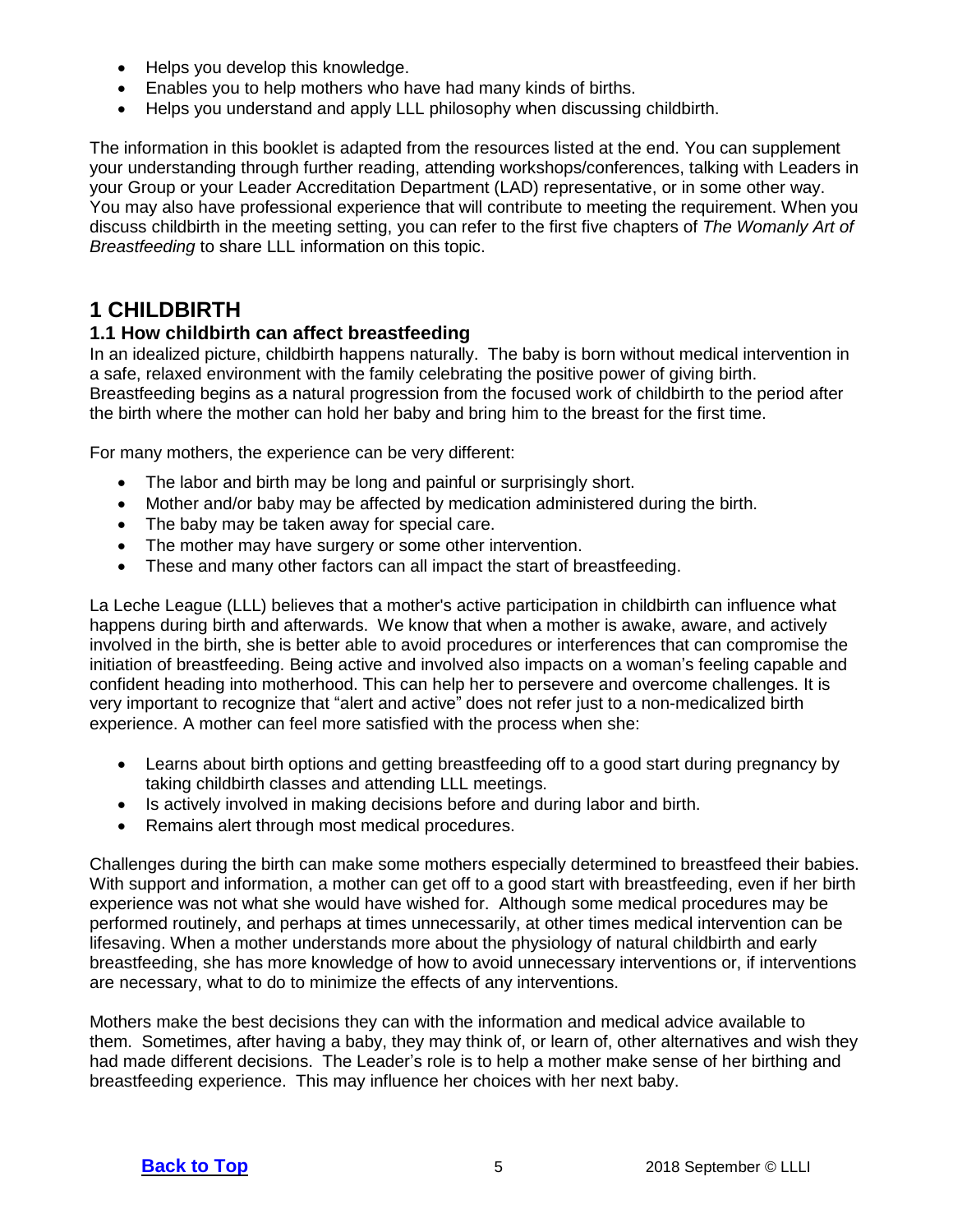If a mother shares with us that she is unhappy with her birth experience, we cannot assume it was avoidable. As Leaders we can offer support and listening to help a mother:

- Assess how to make breastfeeding work even after a cesarean birth, a medicated birth, and/or an induced birth.
- Move from any feelings of regret, disappointment, or guilt to the positive feelings that come from bonding with her baby and having confidence that she can breastfeed and meet her baby's needs.
- Move from her childbirth experience to making decisions about her present breastfeeding situation.

Remember that a mother may need time to deal with grief over a birth experience that was different from what she expected. If you think that a woman needs more support than you are able to give, or if the type of support she needs is outside your ability, you can refer her to others in your community, such as health care providers, mental health professionals, other professionals, or support agencies/organizations.

It is also important to keep in mind that the type of birth one mother may grieve over - because it was not what she had planned and hoped for - may be the birth of choice for another mother. A Leader needs to be alert to any tendency in a meeting discussion that seems to label one type of birth as "good" and another as "bad."

#### <span id="page-5-0"></span>**1.2. Alert active participation during childbirth**

The list below provides options that may help mothers to experience alert, active participation in birth. An expectant mother can seek information to learn about birth, ways to relax and how to be engaged and involved throughout her labor through:

- Childbirth classes.
- Reading on her own.
- Watching videos showing active birth and exercises.
- Building a support network of LLL Leaders and mothers in the Group.
- Learning about different birth attendants and how their childbirth philosophy may impact the birth experience. Some of the care providers include:
	- Doula
	- **Midwife**
	- Family physician
	- Obstetrician

*Note: A midwife might use more of a woman-centered approach to birth, while an obstetrician may be more medically oriented. However, some midwives may be in a setting more geared to medical birth, and many obstetricians believe in natural birth.*

- The expectant mother can get to know her health care provider and ask questions to understand her provider's approach to childbirth. Suggest that she consider a doula to support her during birth and in the early days with her baby. Introduce her to options for birthing in a place where she will feel safe and relaxed:
	- At home.
	- In a birth center.
	- In a hospital.
- Learn if there is a local facility that has earned the designation of UNICEF Baby-Friendly Hospital at this website [http://www.unicef.org/programme/breastfeeding/baby.htm.](http://www.unicef.org/programme/breastfeeding/baby.htm) Suggest that she make a birth plan well before the birth and discuss it with her birth support people and health care providers.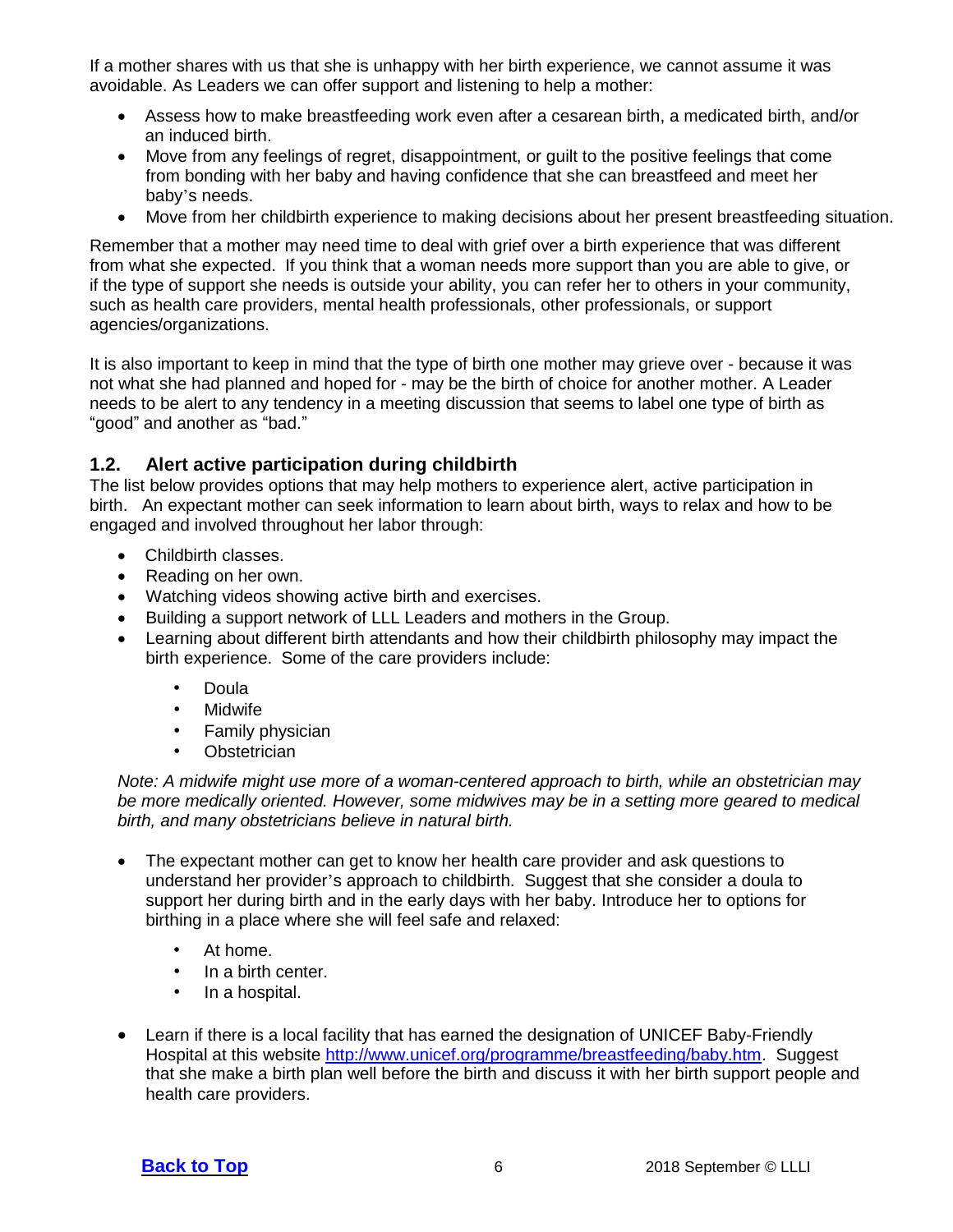- Learn about birth and breastfeeding policies of the birth center or hospital:
	- Are there any routine labor and birth procedures?
	- What about fetal monitoring external, internal, movement while monitored?
	- Are there specific medical interventions possible during birth? What is their potential impact on breastfeeding?
- Know the options in an emergency situation, when planning a home birth:
	- Is there local ambulance service?
	- Is there back-up from a birth center?
	- Where is the nearest hospital with maternity services?

A mother's childbirth experience may affect the start of breastfeeding and the early days with her baby. It can be helpful for a mother to know that:

- A difficult labor, or medications used during a cesarean birth, may make her baby sleepy for several days or possibly decrease the effectiveness of baby's suck.
- A premature birth is likely to affect every aspect of the baby's behavior and care.
- During labor, routine procedures can affect a mother's self-confidence and well-being.
- The mother's support person at the birth can advocate for her wishes.

*Note: Mothers can ask ahead of the birth about any routines used in labor by her physician or midwife, reasons for their use, and for information to help determine if a procedure is necessary.*

# <span id="page-6-0"></span>**2 INTERVENTIONS AND MEDICATIONS**

#### <span id="page-6-1"></span>**2.1 The effect of interventions on childbirth**

This section discusses possible interventions that can ultimately affect the start of breastfeeding. Make use of *The Womanly Art of Breastfeeding*, La Leche League (LLL) web pages, and other publications in your Group library to learn more about how birth experiences affect the start of breastfeeding.

Often childbirth interventions can have a cascading effect: a seemingly small initial intervention can have consequences that may lead to more interventions. Even something that seems innocuous, such as inactivity during labor or being confined to bed, can interfere with the normal progress of childbirth and trigger a series of interventions. The list of procedures in the section "Induction" demonstrates some of the ways in which one intervention can lead to another.

Leaders need to be sensitive to the needs and feelings of mothers requesting support. Information about interventions and their effect on birth and breastfeeding can help the Leader understand a mother's situation and determine how to help her. However, a Leader must also recognize that this information may not be helpful to share with a mother, especially one who has already made her birth decision or has already given birth. In that instance, the Leader needs to be very careful how she shares the information so that the mother does not feel judged or criticized for her birth choices. It may be more appropriate to indicate that additional information is available if a mother wishes it; too much information at once may be alarming and create anxiety.

We encourage mothers to avoid unnecessary interventions. At the same time, we acknowledge that there may be valid medical reasons for specific procedures. In some situations, it can help a mother to know what she might expect if labor is induced or if she has a medicated or cesarean birth and to understand the possible consequences that can impact breastfeeding. Not all interventions can be avoided, but knowing what to expect can help a mother be prepared to spend additional time and effort to help her baby breastfeed.

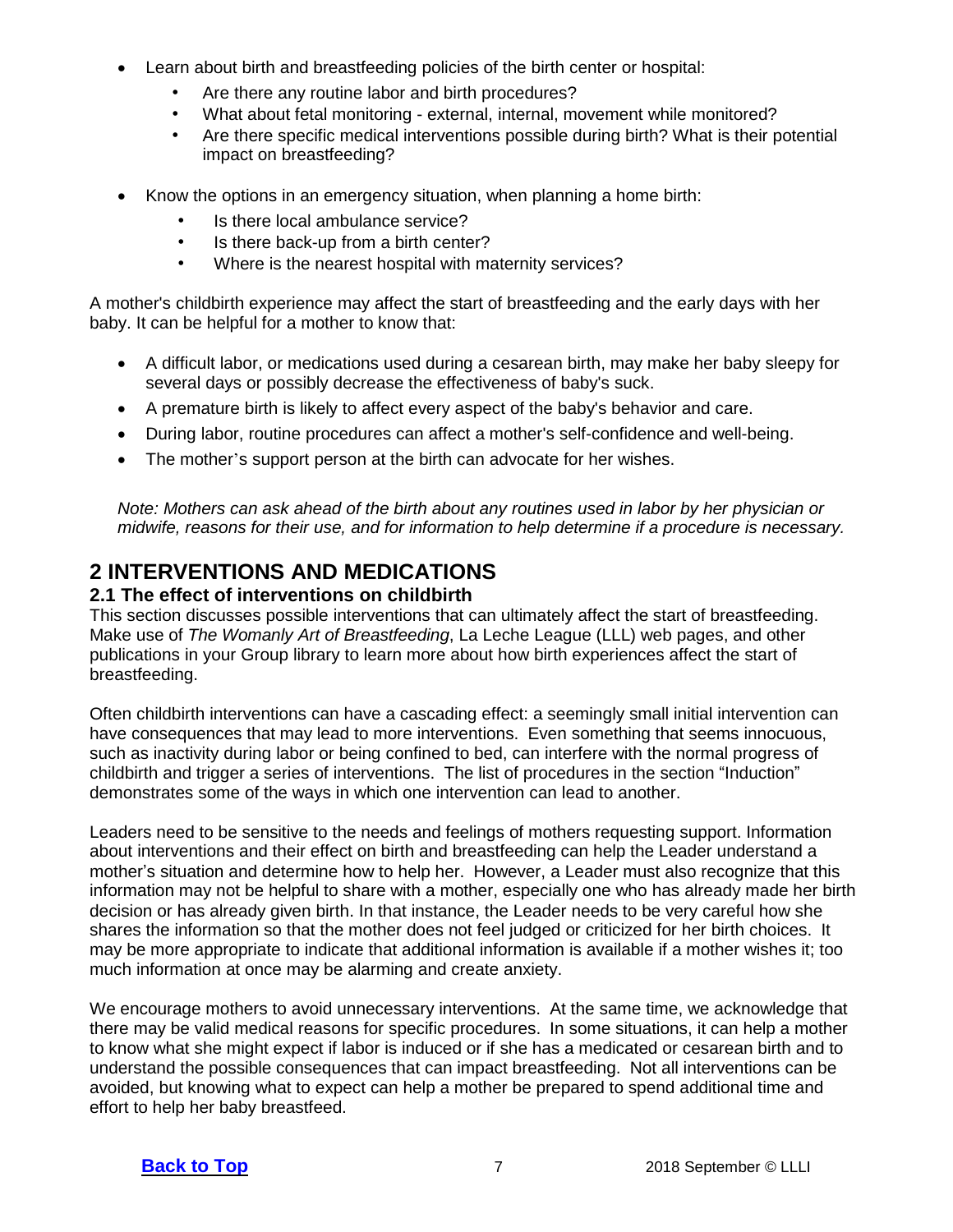#### <span id="page-7-0"></span>**2.2 Common interventions**

<span id="page-7-1"></span>**2.2.1 Induction**—artificially starting labor:

- An option offered to many women in late pregnancy.
- May be offered for many reasons to protect the health of the mother or the baby, e.g. a mother with hypertension (high blood pressure) or a baby with fetal growth restriction.
- It is important for a mother to understand why an induction is being offered in order to make a decision that feels right for her and her baby.
- At times inductions are medically necessary and life saving for mothers and babies.

However, all forms of induction carry risks:

- Mothers often experience more intense labor and report increased pain.
- There is an increased risk of fetal distress which can result in assisted vaginal or cesarean birth.

<span id="page-7-2"></span>**2.2.2 Augmentation***—*speeding up labor—may happen when labor has started but contractions are weak or have slowed. Induction and augmentation methods may include:

#### **2.2.2.1 Stripping or sweeping the membranes**

<span id="page-7-3"></span>The health care provider puts his/her fingers into the cervical opening and rotates them 360º. This facilitates the release of prostaglandins from the membranes and the cervix and helps the cervix to soften. This method may not be effective at starting labor, however, and does have the potential to cause the bag of waters to break earlier than would happen naturally.

#### **2.2.2.2 Breaking the waters (amniotomy)**

<span id="page-7-4"></span>The health care provider makes a small hole in the amniotic sac in order to release prostaglandins and to increase the pressure of the baby's head on the cervix to stimulate or improve contractions. Without the protective cushion of the amniotic fluid, the baby's head may be subject to greater pressure during contractions. The umbilical cord may be more likely to become compressed, resulting in oxygen deprivation and consequent fetal distress. This may necessitate a cesarean birth. Cord prolapse where the umbilical cord enters the birth canal ahead of the baby is more common after amniotomy. This could also result in an emergency cesarean birth.

Unruptured membranes also cushion the perineum, allowing for gentler stretching and reducing the likelihood of tears. The combination of rupture of the cushioning bag and oxytocin-augmented contractions often leads to more rapid and forced stretching of the perineum and so to more tearing. If labor does not begin after using this method, other interventions may become necessary because of the increased risk of infection with the waters broken.

#### **2.2.2.3 Prostaglandins**

<span id="page-7-5"></span>These are substances that are naturally produced by the body and act to soften the cervix and the lower part of the uterus. There are several synthetic versions, supplied as a gel, pessary/vaginal suppository, or pill. Depending on the method of administration, the prostaglandins can sometimes be removed should contraction strength become overwhelming. Prostaglandin induction often leads to additional interventions, including oxytocin to augment the stimulation to the uterus.

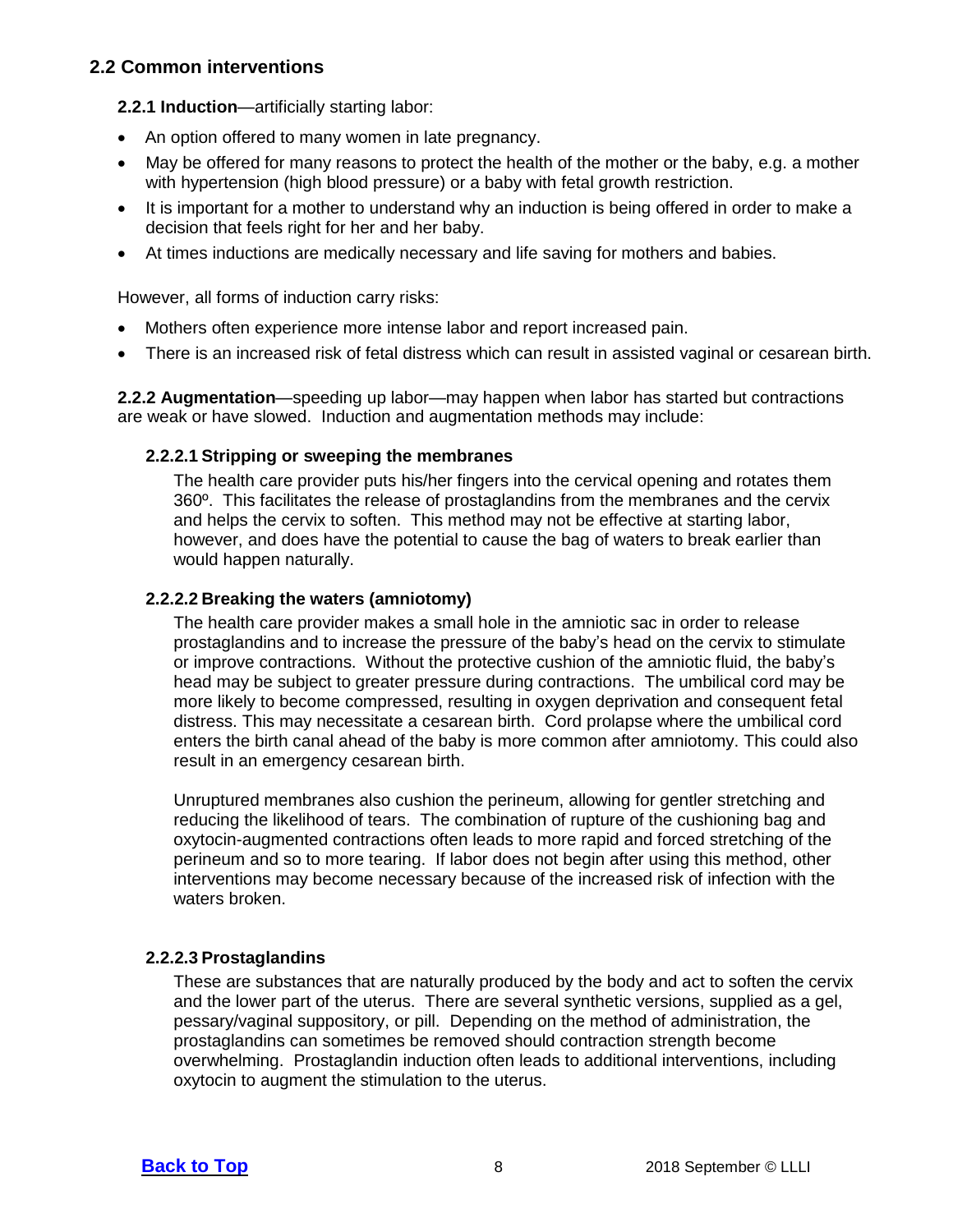#### **2.2.2.4 Misoprostol (cytotec)**

<span id="page-8-0"></span>This is a synthetic prostaglandin that was approved for use in gastrointestinal problems. It is sometimes used in childbirth to initiate uterine contractions by administering at specific time intervals either orally or placed against the cervix. It is more effective at softening the cervix than prostaglandins and is much cheaper. It may increase the risk of overly strong contractions and fetal heart rate abnormalities. Once given, its effects cannot be stopped.

#### **2.2.2.5 Oxytocin (pitocin/syntocinon)**

<span id="page-8-1"></span>This is a synthetic version of a natural hormone released from the mother's pituitary gland. It is given in tiny amounts to induce labor and/or augment contractions. It can have the effect of generating longer, more intense contractions of the uterus. It can also interfere with the flow of oxygen-rich blood through the placenta to the fetus, thereby necessitating electronic fetal monitoring to assess the baby's well-being.

When labor is induced with synthetic oxytocin, an intravenous drip is set up, potentially restricting a mother's mobility, although drips are often connected to a stand on wheels that the mother can move around with her. It can increase the likelihood of newborn jaundice. Increased fluid from the drip may result in excessive edema of the breasts in the early postpartum period, making latching difficult. It also has the potential to cause problems with breastfeeding initiation due to the disruption of the mother's natural hormone levels, especially if used in conjunction with epidural anesthesia.

#### **2.2.2.6 Natural methods of promoting contractions**

<span id="page-8-2"></span>To minimize the effects induction can have on breastfeeding, a mother might consider natural methods of promoting contractions such as:

- Nipple stimulation.
- Sexual intercourse if the amniotic sac is still intact.
- Acupressure or acupuncture.
- Walking or sitting during labor instead of lying prone.

Encourage the mother to check with her health care provider before beginning any course of action. Women tend to have harsher, stronger, significantly more painful contractions with induced or augmented labors. This may make the mother feel she needs pain relief. Two common types of pain relief are analgesics—oral or intravenous pain medication—and anesthesia such as an epidural, which can carry its own risks for mother and baby.

An induced or augmented labor can lead to a positive birth experience without further intervention; however, additional intervention is more likely to occur if the labor has not begun spontaneously. A woman considering an induction before her due date also needs to know that a late preterm baby (34-37 weeks) may have some of the same types of problems with breastfeeding as a very early preterm baby such as weak or uncoordinated suck and sleepiness at the breast.

#### <span id="page-8-3"></span>**2.2.3 Electronic fetal monitoring (EFM)**

The aim of fetal monitoring is to ensure the well-being of the baby. Different methods include:

- Fetoscope: a stethoscope-like device for use during pregnancy and labor, used intermittently during labor.
- Doppler ultrasound device: similar to the ultrasound used in pregnancy to track baby's heartbeat.
- Electronic fetal monitoring (EFM): a form of continuous monitoring of the baby and the mother's contractions during labor.

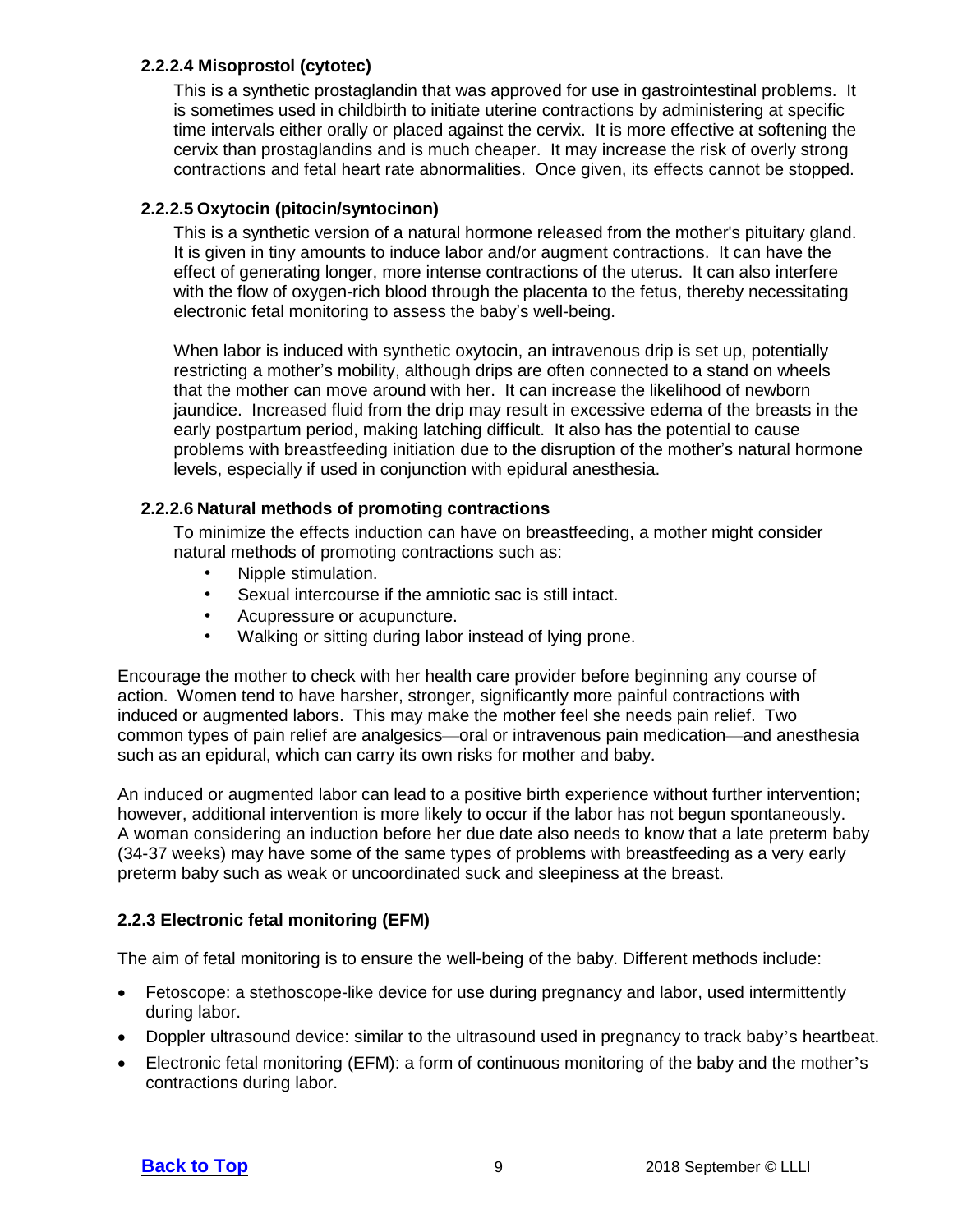When EFM is used, the mother is continuously attached to a machine.

There are two types of EFM:

- External monitoring: two receivers held in place by belts around the hips.
- Internal monitoring: an electrode is attached to baby's scalp and a pressure catheter is inserted alongside baby's head.

EFM usually involves the mother lying down, the most painful and least effective position for labor progression. Even if the mother is not lying down, her movement is restricted.

Routine EFM when not medically indicated:

- Can sometimes lead to misinterpreted data from the machine, causing care providers to believe that something is wrong when it may not be.
- Has not been proven to improve outcomes for mothers or babies.
- Can increase the risk of interventions such as cesarean birth or assisted delivery.

Laboring women being monitored by EFM sometimes feel that the machine becomes the focus during labor, instead of the mother and baby.

#### <span id="page-9-0"></span>**2.2.4. Assisted vaginal birth**

This may occur after the woman has been pushing but the doctor or midwife feels the baby is not advancing well or quickly enough through the canal or if labor progress has stopped altogether.

#### **2.2.4.1 Forceps**

- <span id="page-9-1"></span>• Look much like salad tongs, with the flat blades placed on either side of baby's head, to help draw baby out.
- Can cause compression on the baby's head.
- Can cause bruising and nerve damage to the sides of the cranium. This can cause the jaw to deviate, resulting in jaw asymmetry, which can affect the baby's suck.

#### **2.2.4.2 Vacuum extraction**

- <span id="page-9-2"></span>Suction is applied to the baby's scalp to help draw the baby out.
- Can increase the amount of force applied to the infant's skull.
- Can cause compression of the baby's head.
- Can cause bruising and increase the risk of complications such as jaundice.

Research suggests that vacuum-assisted vaginal delivery may be a significant factor in the cessation of breastfeeding within the first two weeks of life.

#### **2.2.4.3 Impact of assisted vaginal birth on baby**

- <span id="page-9-3"></span>• Can cause head pain and inhibit movement of the baby's head and neck.
- Baby can be irritable and show signs of pain.
- Can increase risk of jaundice.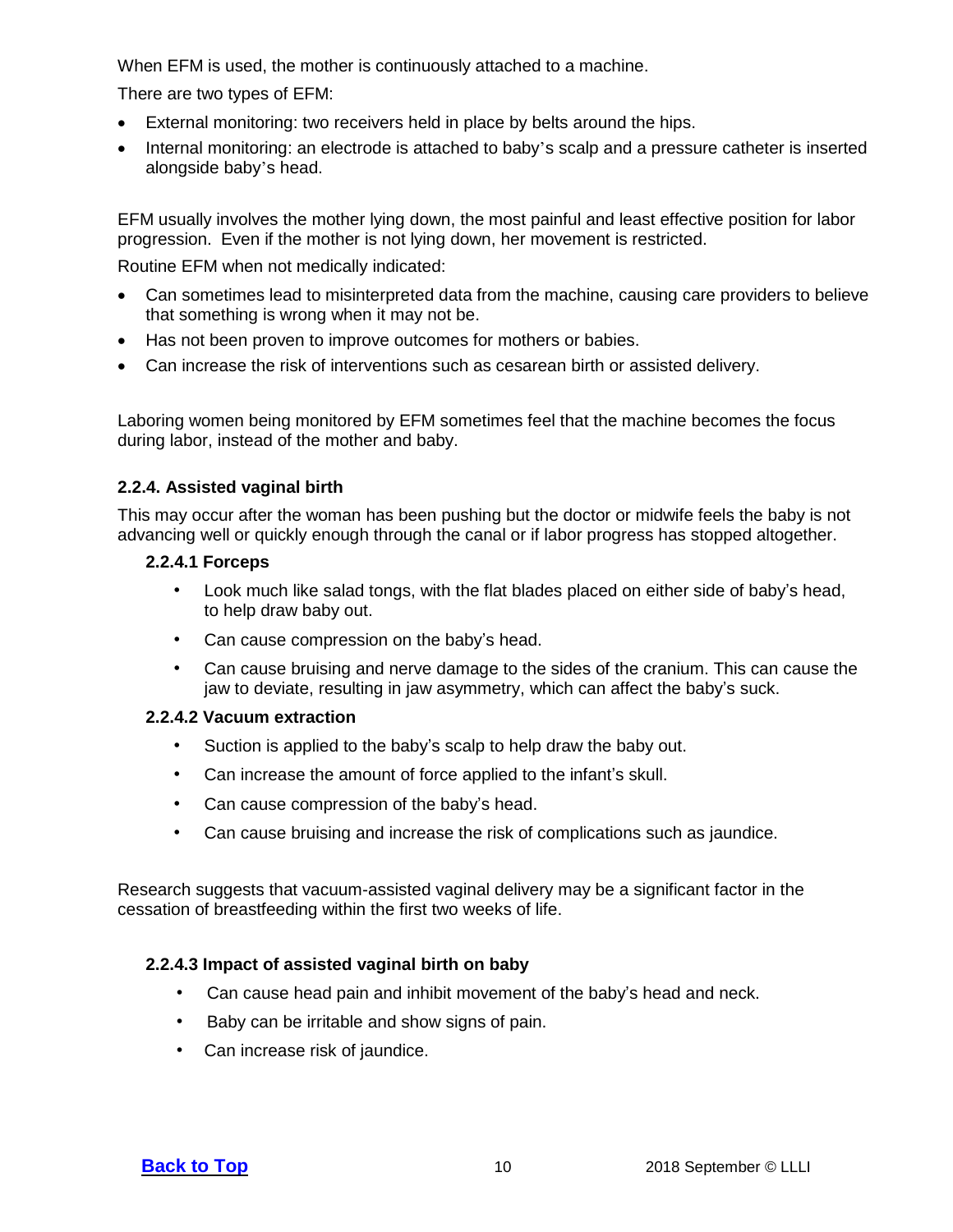#### **2.2.4.4 Mothers can help by**

- <span id="page-10-0"></span>• Treating the baby as if he has a severe headache.
- Reducing noise, light, motion and touch to the back of the baby's head.
- Having lots of "Kangaroo" or ["skin-to-skin](#page-17-1) care." Holding baby upright on mother's chest in a quiet, darkened place.
- Trying a variety of positions to find what is more comfortable to the baby and mother.
- Limiting pressure on baby's head, especially during feedings.

*Note: If the baby's sensitivities continue, a mother may consider seeking help from practitioners trained in treating infants with gentle, noninvasive manual techniques. Chiropractors, osteopaths, physical therapists, occupational therapists and massage therapists are some of the professionals who practice manual therapies.*

#### **2.2.4.5 Impact on mother:**

- <span id="page-10-1"></span>• Can cause the mother pain from the insertion of the instruments and/or added pressure on the perineum.
- May result in an episiotomy which is the surgical cut to enlarge the vaginal opening. It is sometimes performed in order to place/insert the instruments.

Being in pain can negatively affect a mother trying to care for a newborn baby and can make it difficult to get breastfeeding off to a good start.

#### <span id="page-10-2"></span>**2.3 Cesarean birth**

Cesarean birth is a major abdominal operation and carries well-documented risks for both mother and baby. It involves cutting through abdominal skin, muscle, and the uterine wall to extract the baby and the placenta.

A cesarean birth can impact a mother's recovery after birth and both her and her baby's ability to get off to a good start with breastfeeding in many ways. A cesarean birth may:

- Result in a longer hospital stay and a longer recovery time after the birth, which can have an impact on establishing breastfeeding.
- Interfere with the natural release of hormones, oxytocin and prolactin, in both mother and baby, making it more of a challenge to establish breastfeeding.
- Make it necessary for mothers to receive medications and IV fluids.
- Make it more difficult for babies to latch at the breast due to edema.
- Create concerns about baby's weight being increased due to extra fluid.
- Delay lactogenesis II ("milk coming in") creating potential stress for mothers and worry over babies getting enough volume of breast milk in the early days.

Delayed lactation is common among mothers who have had a cesarean birth. Some experts suggest that the delay is greater if the mother does not experience labor at all before a cesarean delivery.

- Baby's belly and lungs may still have fluid since they did not go through the pressures of the birth canal.
- Mother and baby may be separated after the surgery, delaying [skin-to-skin](#page-17-1) care and the first feeding.
- Mothers who have cesarean births experience more pain after birth.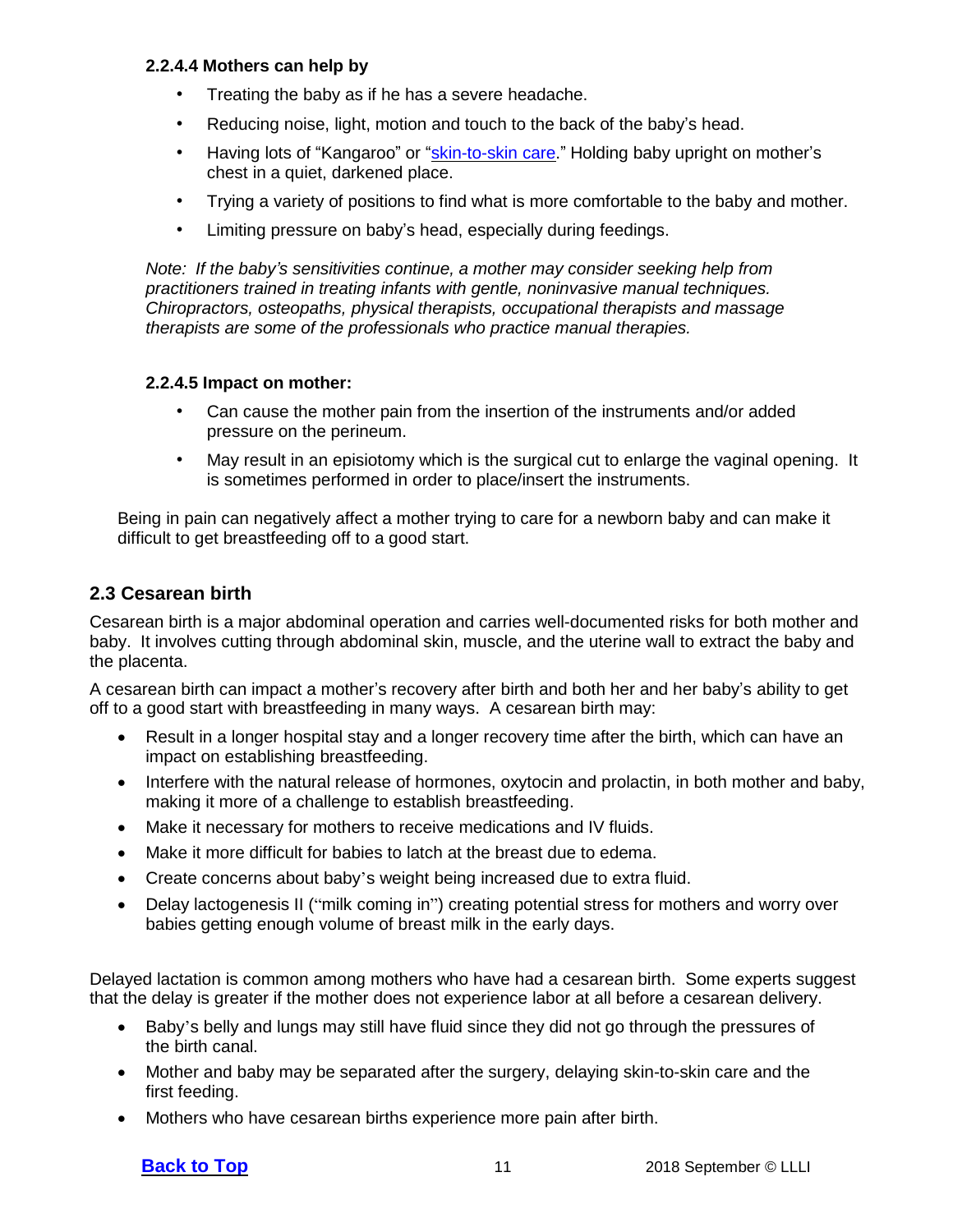How Leaders can help:

- Encourage the mother to begin breastfeeding as soon as possible.
- Describe or demonstrate comfortable breastfeeding positions that avoid the area of the incision and stitches, such as the football or laid-back positions.
- Discuss pain medications and their possible impact on baby to help mother make an informed choice.
- Encourage lots of skin-to-skin and frequent feeds; this is even more crucial given the risk of delayed lactogenesis II.
- Inform her that many mothers are able to have vaginal births after a cesarean (VBAC). You can offer helpful phrases and even role-play the discussion the mother might have with her health care provider.

### <span id="page-11-0"></span>**2.4 Medication for pain relief**

There are several different types of medication used for pain relief during labor and birth. A list of typical options and some of their effects on mothers and babies follows. Suggest that the mother consult the physician about what is available.

#### <span id="page-11-1"></span>**2.4.1 Inhaled pain medications**

- Mothers inhale the gas through a mask or tube attached with tubing to a gas cylinder.
- Nitrous oxide gas is used to dull labor pain, both in hospital and in home births.
- The effects are immediate and short-lived; some sources report that no obvious side effects have been found in babies or mothers.

#### <span id="page-11-2"></span>**2.4.2 Tranquilizers**

- Given to reduce anxiety and tension.
- Can cross the placenta, interfering with baby's ability to breathe, suck, or maintain a healthy muscle tension.

#### <span id="page-11-3"></span>**2.4.3 Narcotics (e.g., morphine, fentanyl)**

- May not be safe for mother or baby in doses high enough to lower pain, so they are given in lesser amounts.
- Given intravenously or by injection.
- Can cause sleepiness in the baby or mother.
- Often causes nausea, vomiting, and a drop in blood pressure in the mother.
- With nausea in the mother, additional medications may be necessary. These anti-nausea drugs can cause dizziness and drowsiness in the mother.
- Narcotics can affect the baby's ability to suck, swallow, and breathe in a coordinated manner, and the impact can last from several hours to several weeks after birth.

#### <span id="page-11-4"></span>**2.4.4 Epidural anesthesia**

- Numbs and weakens the lower part of the mother's body.
- Mother remains conscious.
- A catheter stays in place by the spine for continuous medication or for "topping up" of anesthetic if required.
- For many women, it is a highly effective form of pain relief.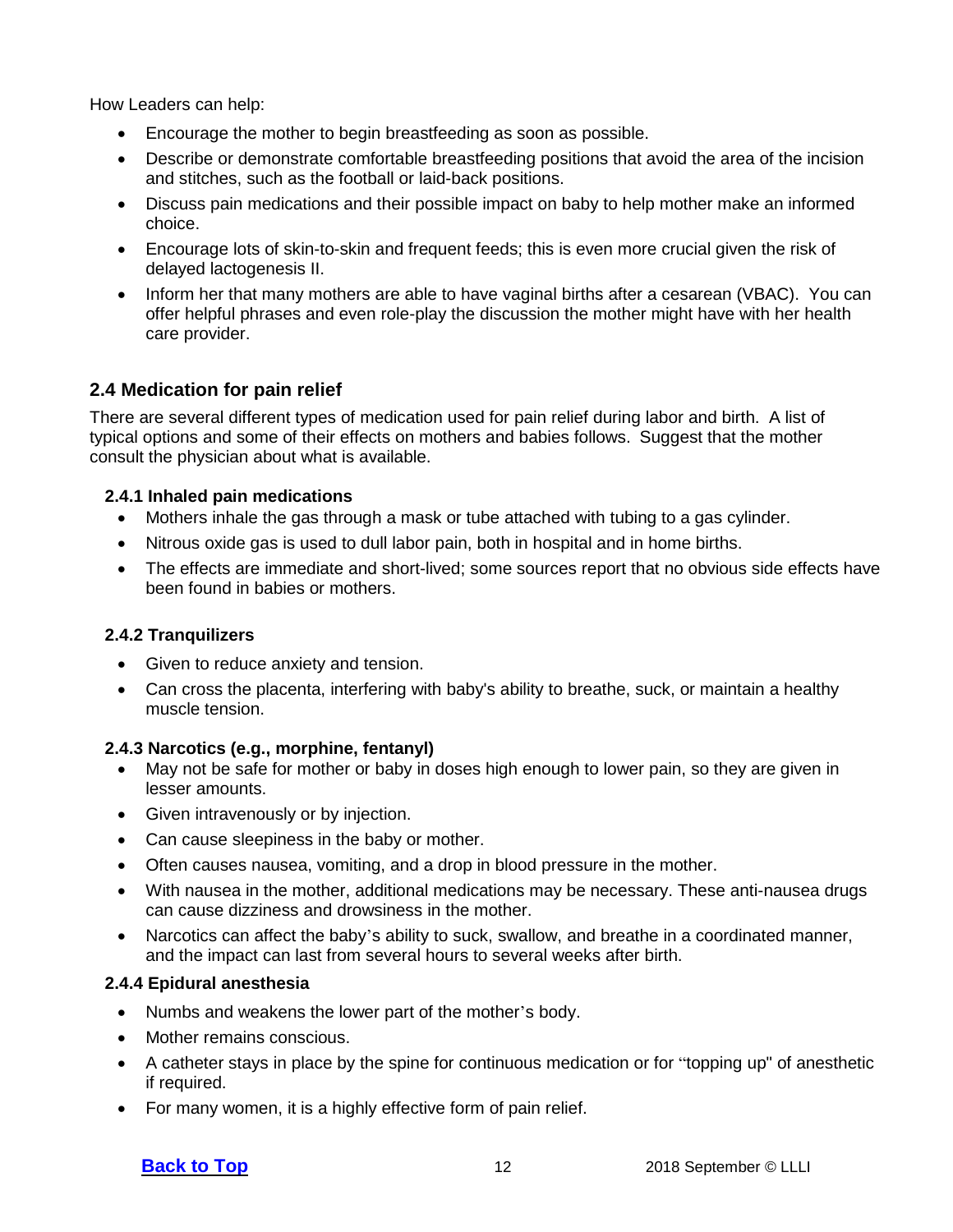**Cautions** with use of epidural or spinal anesthesia**:**

- Do not always work.
- May provide only partial pain relief or none in 3% of cases.
- Have possible side effects such as maternal fever or a drop in maternal blood pressure, which may lead to further postpartum/postnatal intervention.
- May result in babies being less alert, less able to orient themselves, with less organized movements; these differences are measurable during the baby's first month.
- May leave mother's back feeling stiff, achy, or sore after birth.
- May result in a spinal headache which can have a significant impact on a woman's recovery after birth and her ability to care for and breastfeed her baby. It can:
	- Require lying flat for several hours, making it hard to hold/feed her baby.
	- Make her sensitive to light.
	- Make eating difficult.
	- Require her to have another adult present to do primary care for the baby, such as diaper changes and bathing, and to help her with eating and trips to the bathroom, since she may be unsteady and the pain may increase while she is up.

#### <span id="page-12-0"></span>**2.4.5 General anesthesia**

- Can be administered more quickly than an epidural.
- May be used when an emergency cesarean is required.
- Can cause nausea and vomiting in women after delivery.
- Results in delayed mother-baby contact and breastfeeding initiation.

#### <span id="page-12-1"></span>**2.5 Impact on breastfeeding from pain relief medication**

The sucking reflex of a healthy, full-term newborn delivered without the use of pain medications or anesthesia usually peaks about 20-30 minutes after birth. If this optimal time to begin nursing is missed, the baby's sucking reflex may be less strong for about 36 hours.

Pain relievers or anesthesia cross the placenta to the fetus and they can contribute to breastfeeding problems:

- The baby and/or mother may be sleepy or less alert and thus delay the first nursing.
- The baby's ability to suck, swallow, and breathe may be disorganized.
- The baby's rooting and sucking reflex may be delayed and depressed.

After birth a baby will need to break down these medications. The infant's liver is not fully mature at birth and it takes longer for babies to get rid of excess drugs.

#### <span id="page-12-2"></span>**2.6 Impact of Intravenous (IV) fluids on breastfeeding**

- Can artificially inflate baby's birth weight which may give the effect of rapid weight loss and result in supplementation.
- Can result in hyper-hydration of mother. This may lead to extra fluid in breast tissue, aggravate breast engorgement and impede milk flow.

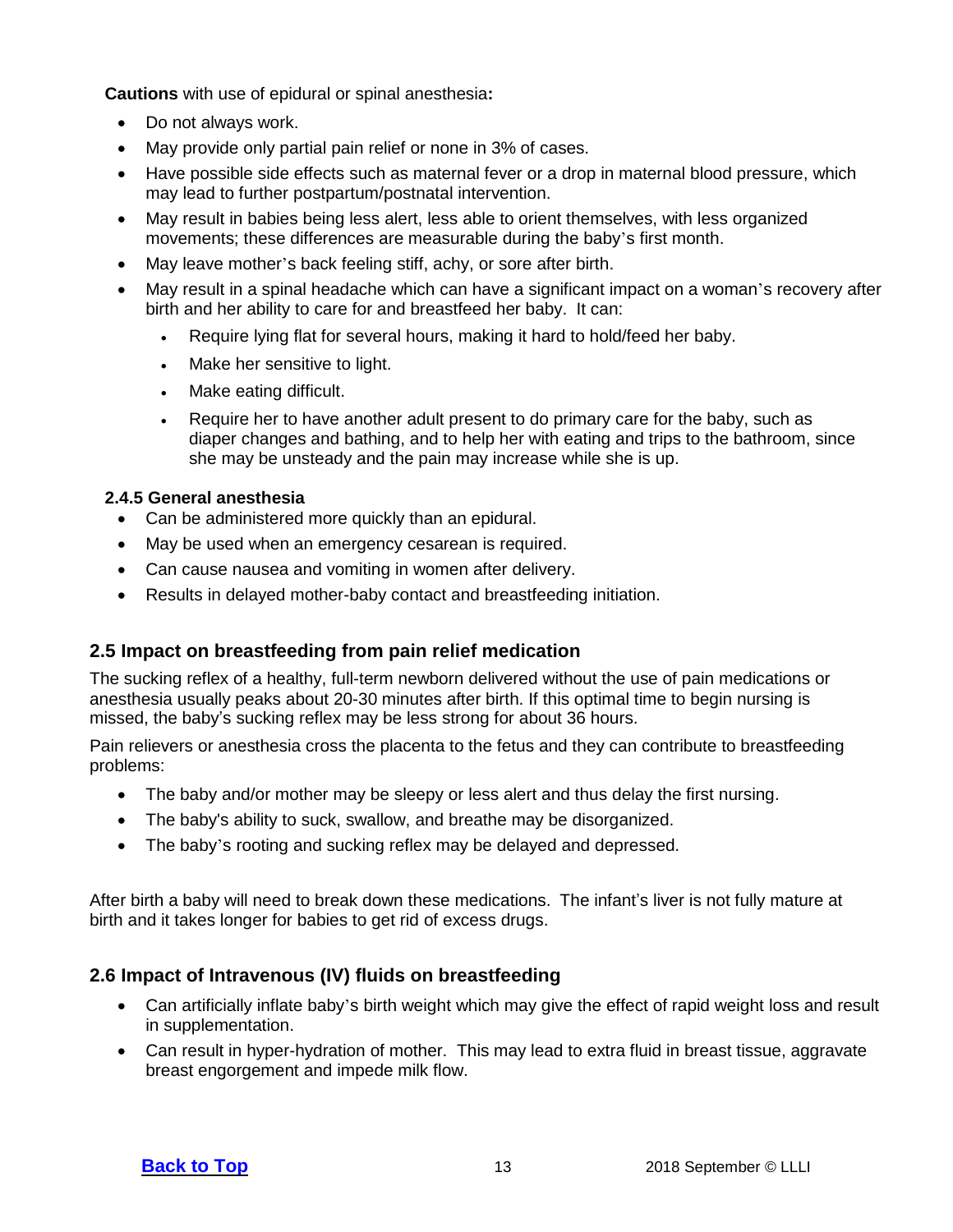### <span id="page-13-0"></span>**2.7 Special care babies**

Some babies require additional care in a Special Care Baby Unit or Neonatal Intensive Care Unit (NICU).

- This separation can delay breastfeeding initiation.
- Mother will need support and encouragement in order to express her milk to establish her supply until her baby is ready to be put to the breast.

*Note: A mother in this situation may need the assistance of a knowledgeable LLL Leader or International Board Certified Lactation Consultant (IBCLC).*

# <span id="page-13-1"></span>**3 OVERCOMING CHALLENGES AFTER BIRTH**

#### <span id="page-13-2"></span>**3.1 Interventions after birth**

A mother may have an expectation of what will happen after her baby is born: the baby crawling up her abdomen to the breast or being gently lifted into her arms, enjoying maximum skin-to-skin contact, and an early opportunity to breastfeed. However, the reality may be different. It can be helpful for the mother to find out as much as she can prenatally about any hospital/birth center procedures which may be thought necessary to assess and treat the condition of the baby after birth.

Routine practices can include:

- Baby taken to warming bed for newborn assessments.
- Baby may be sponge bathed to clean off amniotic fluids.
- <span id="page-13-3"></span>• Baby may be returned fully clothed and swaddled with little skin exposed.

#### **3.1.1 Newborn well-being assessments**

- Barring medical complications, these assessments can be completed while baby is skin-to-skin with mother.
- <span id="page-13-4"></span>• Weight and other measurements can be delayed at least until after the first feed is complete.

#### **3.1.2 Suctioning**

- Used by some hospitals to remove mucus from the baby's airway.
- Intrusive or deep suctioning is most commonly done for respiratory distress. It can cause oral aversion in the baby, making him reject anything in or around his mouth, including the breast.

#### <span id="page-13-5"></span>**3.1.3 Other postpartum routines**

- Weighing the baby.
- Bathing the baby.
- Washing the baby's hands.

These procedures can be delayed until after skin-to-skin time, including offering the breast, so as not to confuse the baby's sense of smell, making it harder for him to find his way to the breast. Baby can be dried and snuggled skin-to-skin with the mother. The mother and her support person may need to be assertive about this and include it in the birth plan.

#### <span id="page-13-6"></span>**3.1.4 Use of nurseries**

- Some hospitals have a special room where babies sleep, cared for by nursing staff.
- Relies on nurses to recognize feeding cues and get baby to his mother in a timely manner.
- Can result in delayed feedings and interrupts parents getting to know their baby.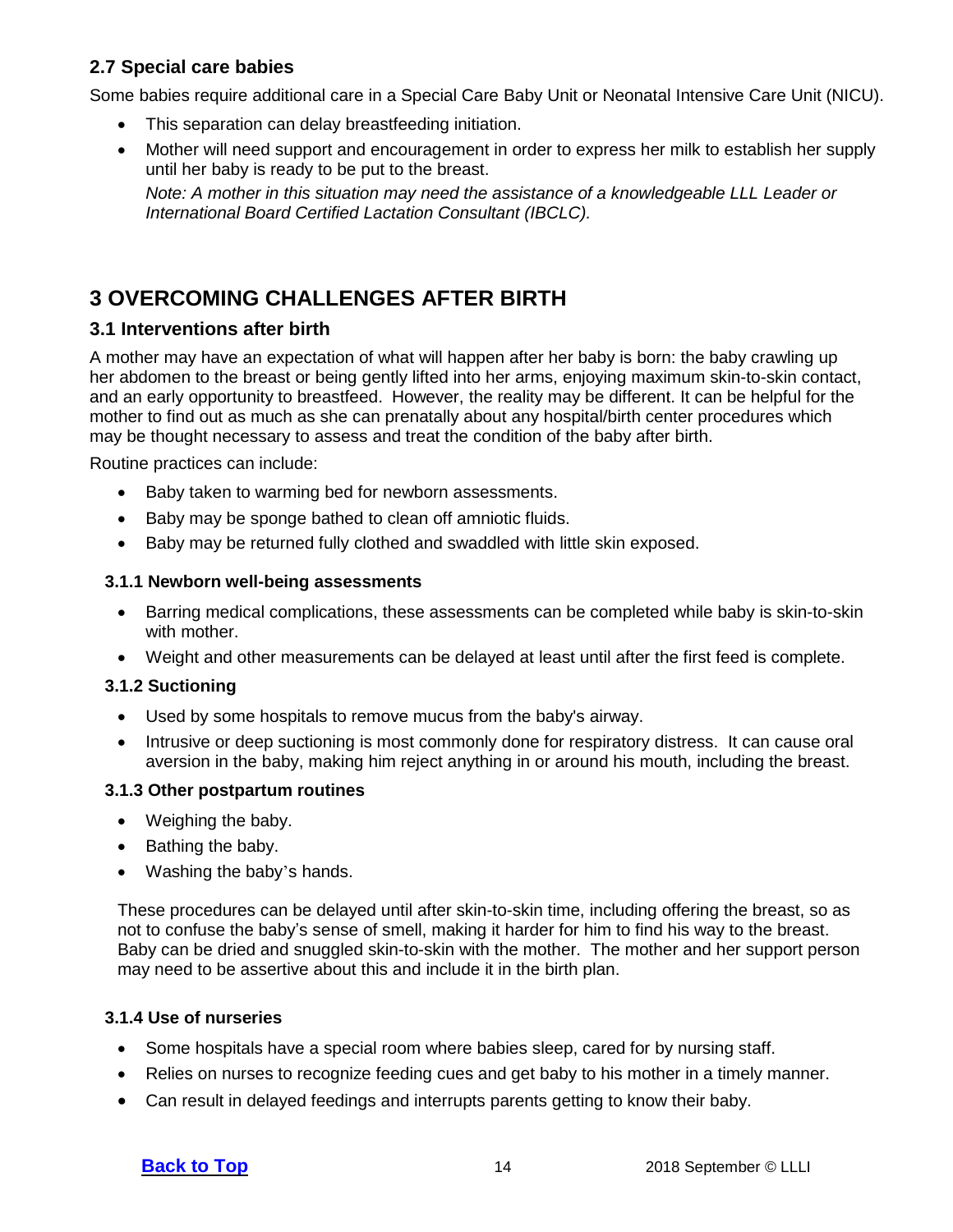#### **3.1.5 Artificial nipples**

- <span id="page-14-0"></span>• Routine baby care in the nursery may include dummies/pacifiers and supplementation, depending on hospital policy.
- Can interfere with the establishment of breastfeeding by confusing baby's natural sucking pattern.
- The American Academy of Pediatrics (AAP) discourages pacifier use with breastfeeding babies until they are one month of age and then only if baby accepts it.

#### **3.1.6 Use of formula**

- <span id="page-14-1"></span>• Some hospitals may routinely provide artificial milk if a baby is not nursing well within hours of birth.
- Mothers should know and ask about alternatives to formula if her baby requires supplementation.
- Mothers can express colostrum by hand to give baby by an alternative method, e.g. spoon, dropper, or cup.
- For a baby who is able to latch, an at-breast supplementer can be used for any compliment feeding.

#### **3.1.7 Glucose testing**

- <span id="page-14-2"></span>• Glucose is an important source of energy for a newborn. The baby has received glucose through the placenta and umbilical cord and stored it in his body. These levels can drop in the first hours after birth as he gets used to being outside the womb.
- Some hospitals may have a policy with certain risk parameters that require glucose testing.
- Policies may also require supplementation with formula if the test shows low blood sugar.

The mother can ask her health care provider what test results indicate that her baby might have a need for supplementation, and work with him/her to develop a plan of action that maintains and values breastfeeding. Immediately putting baby to breast after delivery can help maintain his glucose levels.

#### <span id="page-14-3"></span>**3.1.8 Water**

- Some hospitals routinely provide water (sterile or glucose) if a baby shows signs of jaundice.
- Colostrum is most effective at flushing out meconium and preventing jaundice.
- Offering water can interfere with establishing the mother's milk supply and increase the risk of jaundice.
- Increased frequency of breastfeeding and constant skin-to-skin should be encouraged as a better way to help prevent jaundice.

#### <span id="page-14-4"></span>**3.1.9 Blood tests for newborn metabolic screening**

- May be required by government health authorities.
- Routinely done by pricking the baby's heel.
- Usually takes place 24 hours after birth or later.
- Breastfeeding during painful medical procedures acts as a natural painkiller, alleviating the symptoms of pain, such as crying and grimacing.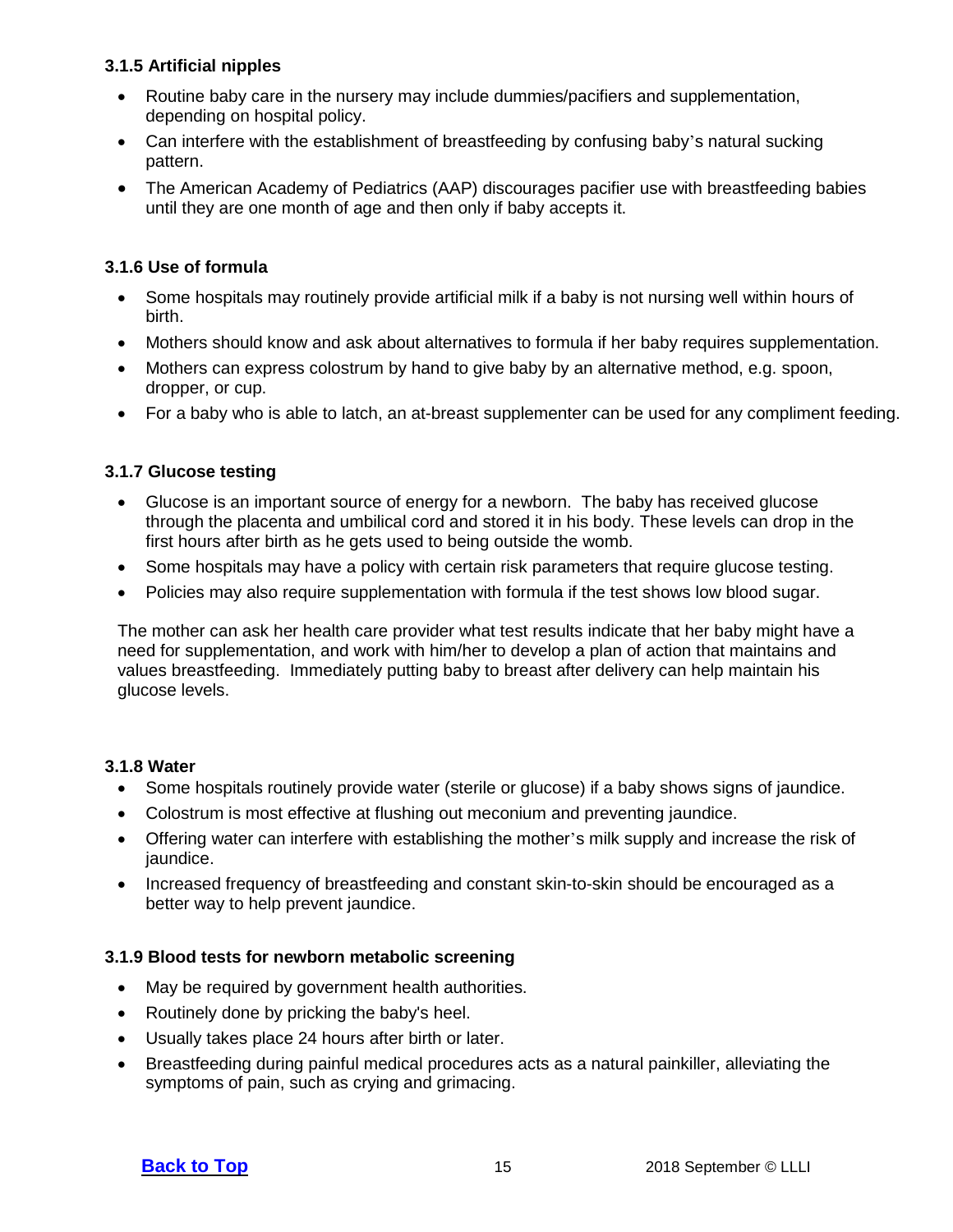#### **3.1.10 Other medical procedures**

- <span id="page-15-0"></span>• These can include: administration of vitamin K, eye drops, and vaccinations.
- There can be a variety of impacts on baby:
	- Can affect a baby's willingness to feed.
	- Eye drops can blur baby's vision and can be delayed until mother and baby have bonded.
	- Most procedures can and should be done while in mother's arms.

#### **3.1.11 Circumcision**

- <span id="page-15-1"></span>• Can cause an extended deep sleep period after the procedure.
- Is preferably delayed until the day of discharge or later, as in religious rites.

#### **3.1.12 Test weighing**

<span id="page-15-2"></span>It is a process of checking intake by weighing before and after a feeding.

- Is not usually necessary.
- May not be an accurate assessment tool in the first few days of life, resulting in baby receiving supplementation and interfering with mother's milk supply.
- Can be helpful, however, in situations where supplementation may be encouraged by staff who do not trust mother's supply to be adequate.
- Leaders can support mothers by offering ways to dialogue with health care providers about other signs of infant growth and well-being and ways to support breastfeeding.

#### **3.2 Getting started with breastfeeding after a challenging birth experience**

#### <span id="page-15-3"></span>**3.2.1 Begin with the basics**

- <span id="page-15-4"></span>• [Skin-to-skin](#page-17-1) contact
- Positioning and latch

#### . **3.2.2 Acknowledge the mother's feelings**

<span id="page-15-5"></span>She may feel:

- Disappointed, frustrated, or angry with herself or her body.
- Overwhelmed by the ordeal she has been through, exhausted and in pain or discomfort.
- Afraid that the "window" for beginning breastfeeding has closed, or that breastfeeding will be another physical and emotional struggle.
- A lack of confidence that she and her baby can breastfeed successfully.
- Triumphant that she and baby have survived the challenge and look forward to breastfeeding

#### **3.2.3 Offer support and encouragement**

<span id="page-15-6"></span>A new mother is likely to benefit from feeling that she and her baby are cared for, safe and secure. She can relax in the knowledge that all she has to do is look after her new baby.

A mother who had a challenging birth experience may need to share the story of her experience with you. Offer a listening ear as well as support and information.

#### <span id="page-15-7"></span>**3.2.4 Additional support**

If the situation is beyond the normal course of breastfeeding, you can seek additional support from:

- Your Area's Professional Liaison Department in order to help the mother effectively
- Specialists in health care specific to her needs
- A local IBCLC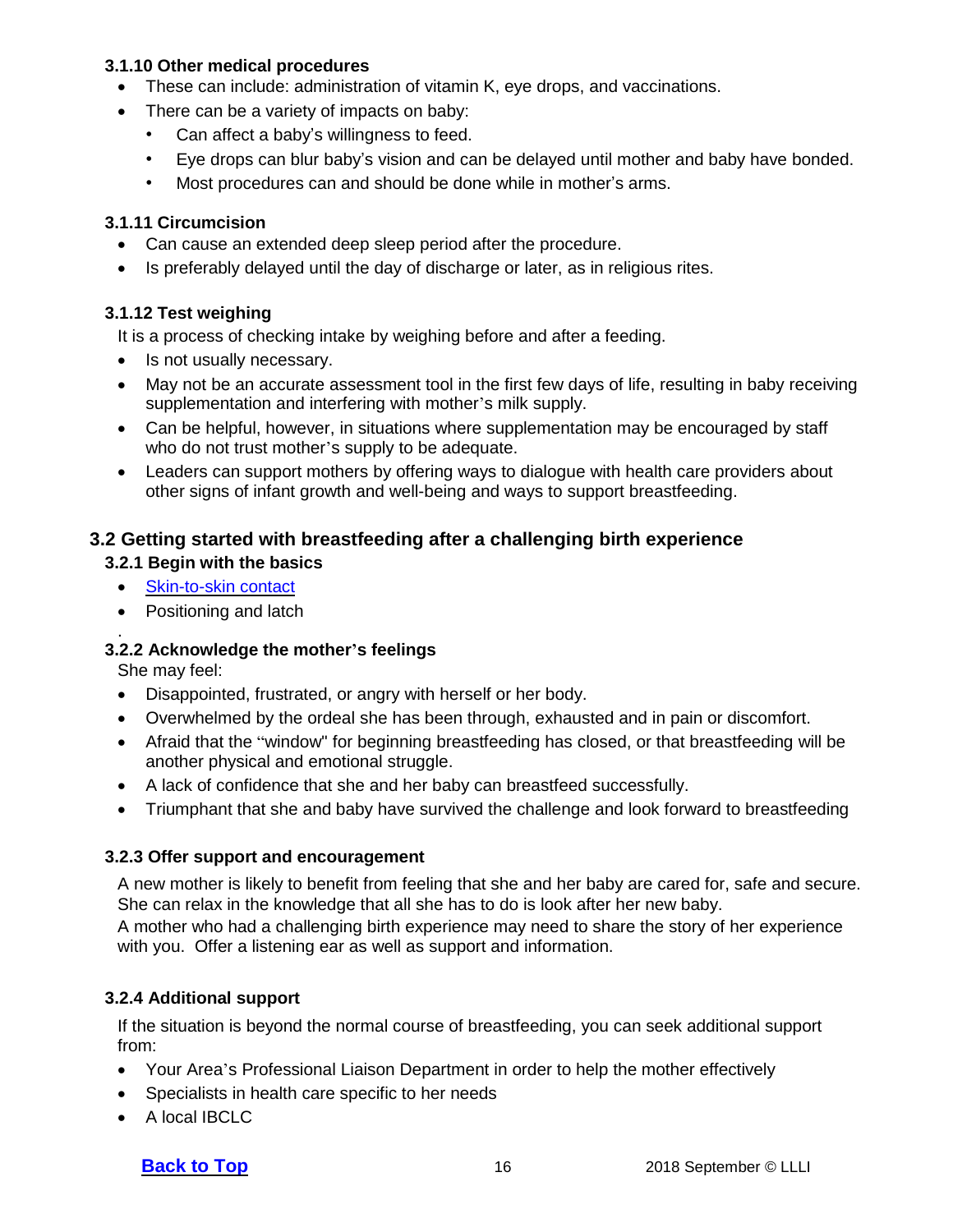#### <span id="page-16-0"></span>**3.3 When the mother is in pain**

A woman can have pain from stitches in her abdomen after a cesarean birth or on her pelvic floor after vaginal tearing or an episiotomy which is the surgical cut to enlarge the vaginal opening.

Some ways that can help the mother breastfeed more comfortably when she is having pain:

- Different positions suggest laid back, side-lying, or the football or "clutch" hold
- Pillows to support her arms and baby and/or to protect her abdominal incision.

Many pain medications are compatible with breastfeeding. The mother can ask her health care provider about appropriate medications. A Leader can give the mother information about what to consider when the mother and her care provider evaluate a drug's compatibility with breastfeeding.

Refer to:

- La Leche League International website, "Breastfeeding Info A to Z," Medications- A Quick Guide for Parents: <https://www.llli.org/breastfeeding-info/medications-quick-guide-parents/>
- "Questions about Medications while Breastfeeding," *Leader's Handbook*, for information on how to discuss medications with a mother.
- Area Professional Liaison Leaders

If a baby exhibits excessive sleepiness or other side effects while a mother is using any medication, she should inform her doctor immediately.

#### <span id="page-16-1"></span>**3.4 When the baby can't or won't breastfeed**

Many different factors can contribute to difficulties starting breastfeeding:

- A premature baby may have a weak suck due to an immature nervous system.
- A newborn baby can be very sleepy, especially after a medicated delivery.
- There may be other concerns or breastfeeding challenges unrelated to the birth experience.
- It is Important for the mother to know that, even though breastfeeding may be delayed, she and her baby can still breastfeed.

A Leader can help by:

- Supporting the mother who needs to express her milk until the problems resolve.
- Providing information about alternative feeding methods, e.g., spoon, dropper, or cup to avoid bottle use.

If the mother opts to use bottles, discussing ways to mimic breastfeeding as much as possible can make the eventual transition to breastfeeding go more smoothly. Some of the ways to do this include:

- Holding the baby in a nursing position.
- Using a "slow-flow" nipple that is soft and long enough for the baby to draw to the back of his mouth.
- Touching the baby's lips with the bottle nipple and waiting for him to open wide.
- Letting him draw the nipple in himself.
- Keeping the bottle in a nearly horizontal position so that the baby controls the flow and draws the milk from the nipple himself.

A Leader's support will be important while the mother works to get the baby to the breast, especially if her breastfeeding experience continues to be challenging.

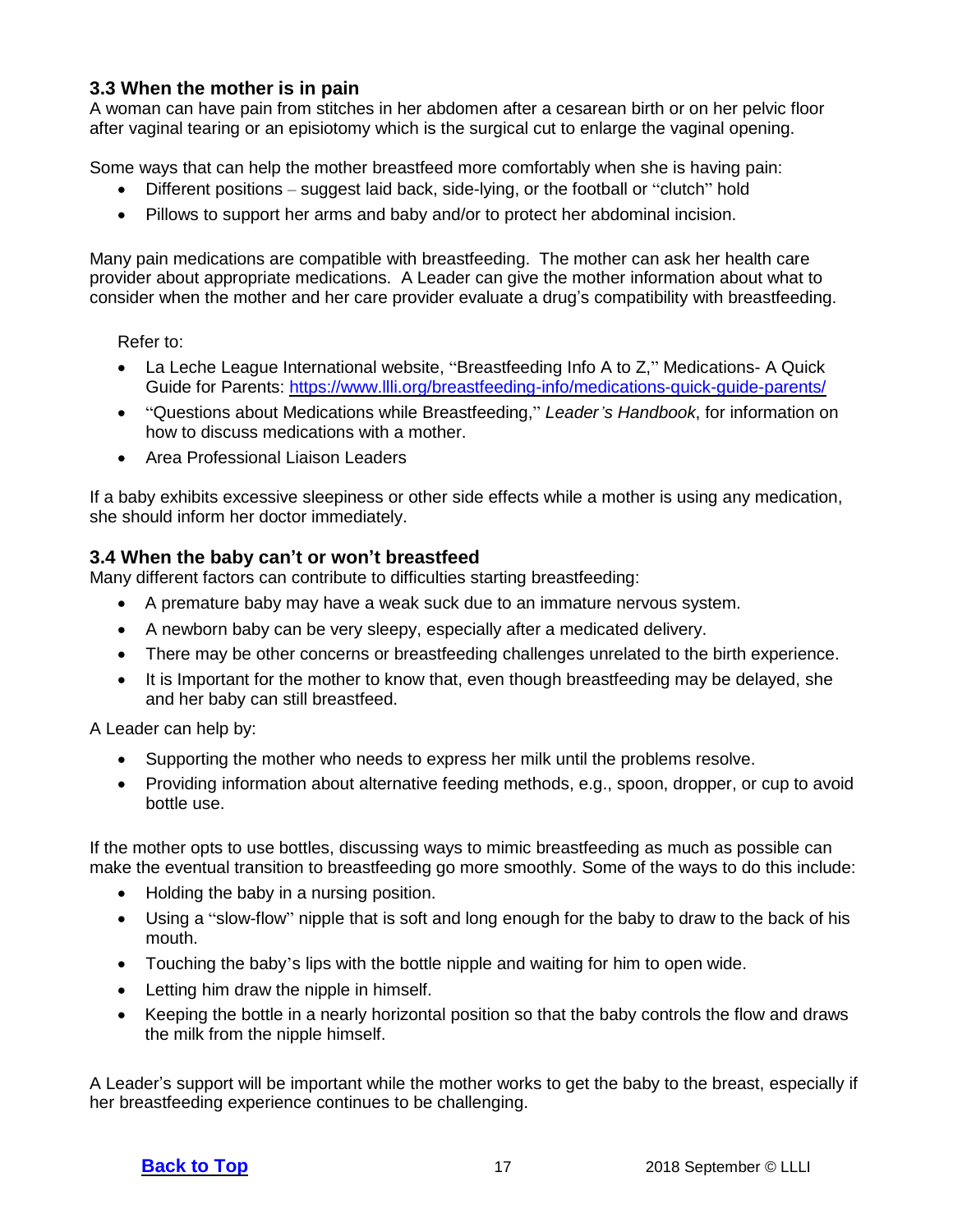# <span id="page-17-0"></span>**4 BABY CARE**

#### <span id="page-17-1"></span>**4.1 Skin-to-skin contact**

Skin-to-skin contact between mother and baby is normal, natural, and facilitates breastfeeding:

- The mother's chest is the normal habitat for a newborn baby.
- Mother and baby learn about each other through touch, warmth, and smell.
- Baby is unclothed and rests against mother's chest, lying between her breasts.
- Baby has a blanket tucked over the back and around the feet or he is covered by mother's clothing.
- If there are concerns about the baby's temperature, he can wear a hat.

As a result:

- Baby is better able to maintain body temperature.
- Baby's heart and breathing rates become more regular.
- Baby is able to make eye contact with mother more easily.
- Baby may explore his mother's nipple and attempt a few tentative sucks, which is especially gratifying to the mother.

Skin-to-skin contact can be helpful for any mother and her breastfeeding baby.

- Mother and baby can enjoy skin-to-skin contact at any stage.
- Baby will be calmed and rest well whenever he is close to his mother in this way.
- Other designated family members can also practice skin-to-skin care.

If baby bobs and slides down to a breast, mother keeps baby's bottom close to her so that baby feels secure.

#### **4.2 Skin-to-skin in hospital**

- <span id="page-17-2"></span>• While pregnant, mother will want to determine if the hospital/birth center supports skin-to-skin contact and initiation of breastfeeding within the first hour.
- A healthy, unmedicated baby will generally show interest and initiate breastfeeding when ready. Keeping baby skin-to-skin with mother from birth allows for a relaxed, unrushed, babydirected progression to latching.
- If the baby is too irritable or overwhelmed to take an interest in breastfeeding, skin-to skin contact is sometimes enough to restore normal behavior within 15-30 minutes.
- If skin-to-skin contact is delayed for any reason, the mother and her birth partner can advocate for this to begin as soon as the mother and her baby are ready.
- If the mother is very tired or is affected by medications that make her sleepy, she will need someone to stay with her to assure the baby will not slip out of her arms.

### <span id="page-17-3"></span>**4.3 Laid-back position**

The laid-back method of positioning is sometimes called "biological nurturing." It is especially helpful if a baby has a sore head or has been pushed onto the breast by an overenthusiastic helper. As described by Suzanne Colson:

- Mother reclines at an angle of about 45 degrees with chest area uncovered. She can wear a big shirt or pajama top open at the front and have a cool drink nearby.
- Baby can be clothed or wearing just a nappy/diaper. He lies on the mother's chest, between her breasts or slightly above. Baby's whole body is facing mother and baby's head is turned to one side.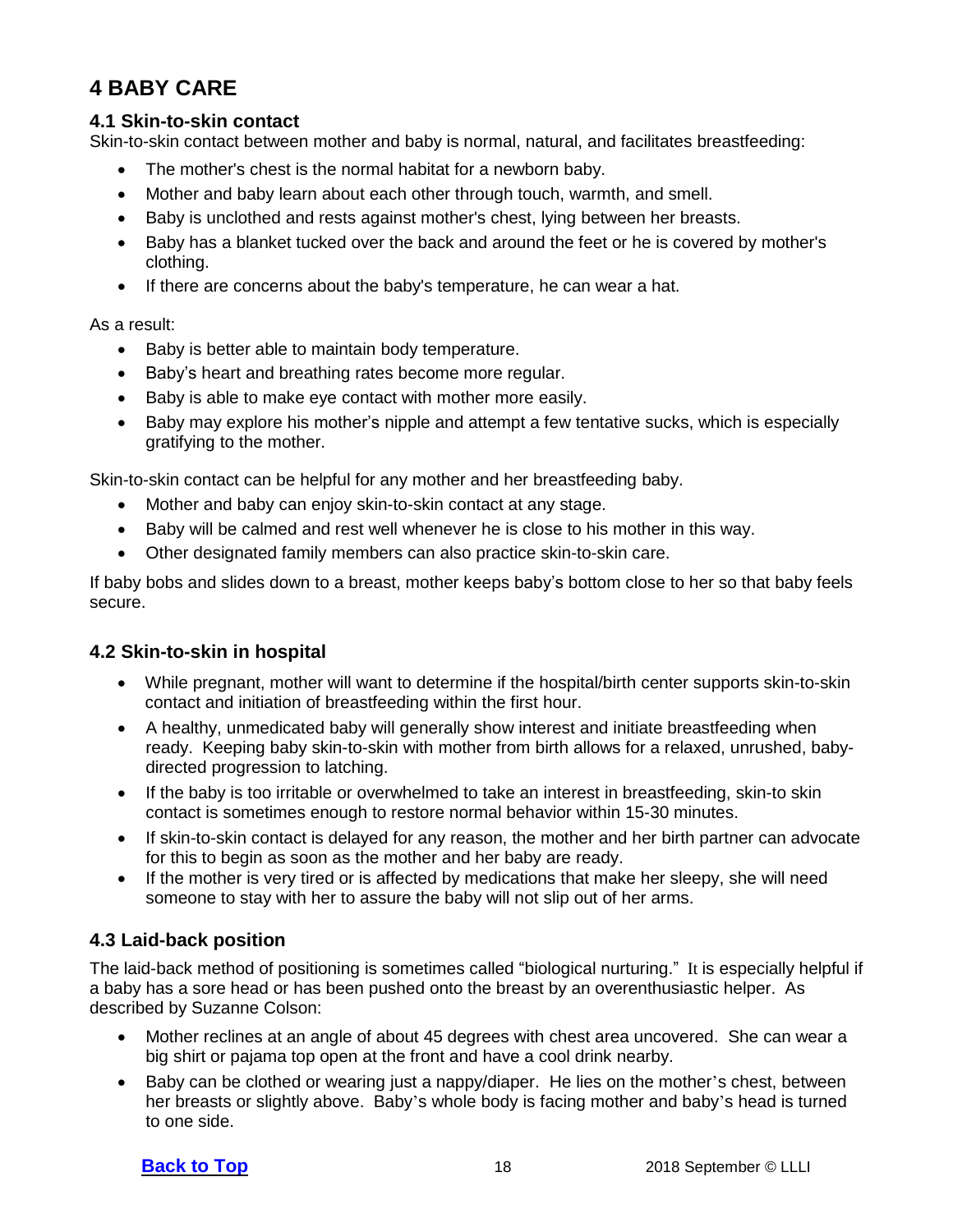- Baby has a blanket tucked over the back and around the feet or he is covered by mother's clothing.
- If there are concerns about the baby's temperature, he can wear a hat.
- If the mother is very tired or is affected by medications that make her sleepy, she will need someone to stay with her to assure the baby will not slip out of her arms.

*Note: See "4.1 Skin-to-skin contact" and "4.2 Skin-to-skin in hospital" for more information. During those initial feedings in the birthing suite/labor room, a nurse will be present to observe mother and baby and to take vitals at regular intervals.*

#### <span id="page-18-0"></span>**4.4 Rooming-in**

- May or may not be an option.
- Allows mother to get to know her baby and to respond early to hunger cues, such as fist sucking or rooting.
- Facilitates the early breastfeeding relationship.

#### **4.5 Co-bathing**

- <span id="page-18-1"></span>• Can be relaxing for both mother and baby.
- Provides an opportunity for skin-to-skin contact and easy access to the breast.
- Requires common sense precautions regarding water temperature (warm to the mother's elbow, not hot), with most of baby's body submerged to retain body heat.
- Should have another adult present who is available to hold the baby as mother steps in and out of the bathtub.

#### <span id="page-18-2"></span>**4.6 Baby carriers**

There are many styles of carriers. A mother may need to experiment to find the best fit and adjust as baby grows. Baby carriers worn by the mother can provide a way of keeping the baby close and within easy reach of the breast.

Wearing the baby in a soft carrier or sling facilitates breastfeeding in many ways:

- It's convenient.
- Movement can help calm the baby and help a baby to "organize" and nurse more effectively.
- The mother's arms are free to care for older siblings.
- Babies who are slow weight gainers tend to nurse more and gain more when worn.
- Meeting a baby's need for closeness can lead to more independence as the baby grows.
- Baby-wearing reduces crying and provides the sensory stimulation that babies need to learn about the world around them.
- Keeping her baby close allows a mother to notice early hunger cues, reducing crying.
- Encouraging frequent feedings helps maintain the mother's milk supply.
- Baby-wearing keeps the baby happy and secure.
- It helps the mother's postpartum moods adjust more smoothly.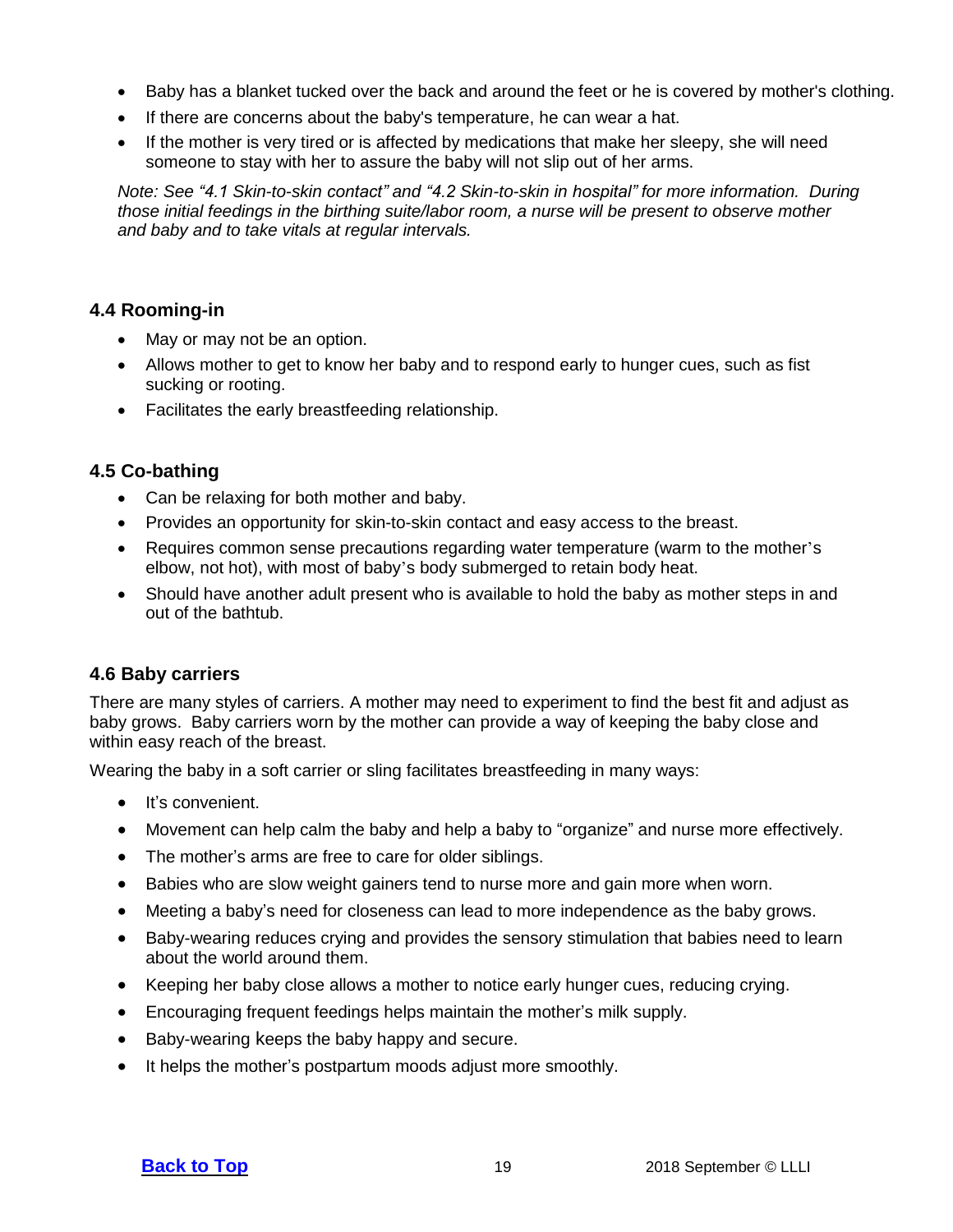# <span id="page-19-0"></span>**5 MOTHER SUPPORT**

After birth, support for the new mother is critical. This can include family members and friends as well as La Leche League. Offering effective support includes knowing when and how to refer a mother to others for additional help. Challenging birth situations may place some mothers at an extra risk for difficulties in bonding with their baby, postpartum depression, and post-traumatic stress disorder (PTSD).

#### <span id="page-19-1"></span>**5.1 When the mother needs more help**

If a mother needs more help than you can give her, or if her concerns go beyond the scope of breastfeeding support, you can:

- Suggest that she contact her health care providers or other professionals and support agencies as appropriate to her situation.
- Refer her to a list of resources in your community, such as breast pump rental stations, lactation consultants, and other professionals and agencies/organizations that offer support to mothers.

Your supporting Leader or a Professional Liaison (PL) Leader can help you learn about resources available in your area. Offer the mother several options relevant to her situation; she can decide what will be best for her and her baby.

#### **5.2 When childbirth is discussed at a La Leche League meeting**

- <span id="page-19-2"></span>• Keep the focus of the conversation positive
- Discuss a variety of plans and actions that can help get breastfeeding off to a good start, regardless of the context of the birth.
- Emphasize that "alert and active participation in childbirth" covers a broad spectrum of possibilities.
- Refer to *The Womanly Art of Breastfeeding* and other Group library books on pregnancy, labor, and birth to demonstrate what is meant by the La Leche League (LLL) childbirth concept.
- Invite different mothers at a meeting to discuss their varied birth choices and the positive or negative effects those choices had on the initiation of breastfeeding.

#### <span id="page-19-3"></span>**5.3 Balanced discussion**

Facilitate a balanced discussion of experiences. Avoid letting the discussion become dominated by those who had a particular type of birth experience, e.g., particular labor medication or particular birth setting, because:

- It can lead to a misunderstanding of LLL philosophy.
- A mother may not see herself fitting in if her experience has been different.
- A mother may discount valid suggestions if she sees the Group as biased.
- Open discussions demonstrate that LLL philosophy offers a workable approach to birth.

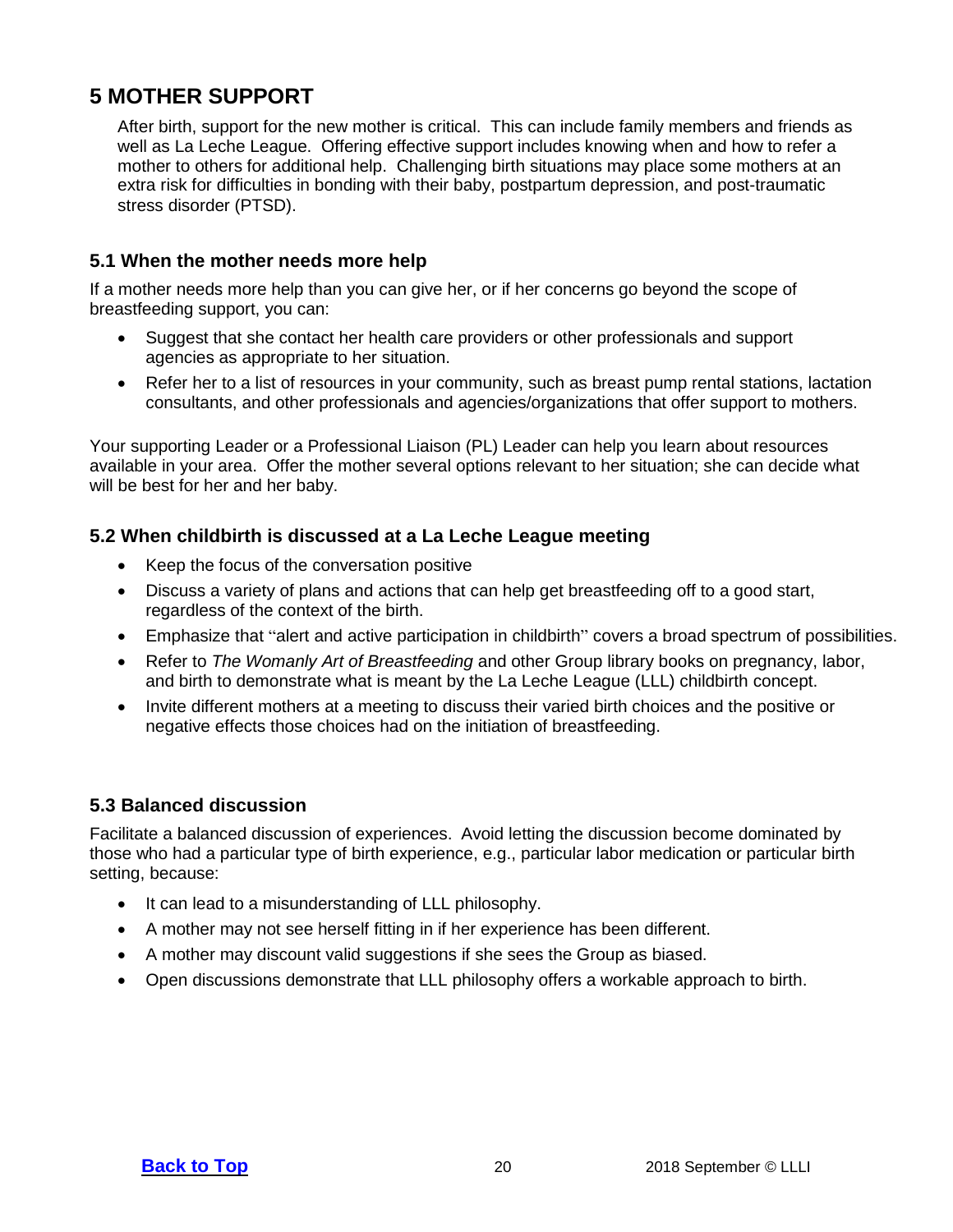# <span id="page-20-0"></span>**6 CONCLUSION**

- When mothers share their birth experiences, the discussion can be lively and sometimes emotional.
- Ask your supporting Leader about her experience of providing support to mothers regarding childbirth.
- Discuss ways to keep the focus on breastfeeding while allowing mothers to share their experience of a life-changing event.
- Talk about how to keep the discussion positive while not diminishing any mother's childbirth challenges.
- Listen, support, and provide information. That is the role of the La Leche League Leader.
- Remember that you don't need to be an expert on childbirth in order to help mothers breastfeed.
- Knowing a mother's childbirth experience can shed light on the breastfeeding challenges she is facing.
- Knowledge can guide our response, so that we offer her information that will be helpful to her situation.
- We take care not to imply to the mother that she caused these problems by her choices during the birth.
- Our goal is to help the mother work with her present situation so she and her baby can get off to a good start with breastfeeding.
- For book titles to suggest to mothers or for you to learn more about birth and breastfeeding, consult the titles listed in 7 [RESOURCES](#page-21-0) of this booklet.

If you have questions about any of the information in this booklet contact your supporting Leader. She may know the answers to your questions and/or can refer you to other resources. She can also contact the Professional Liaison (PL) Leader in your location, who has access to more detailed information.

You and your supporting Leader might discuss which childbirth scenarios are most common where you live, and what kinds of questions you are most likely to receive from mothers. By educating yourself about the options as well as risks and benefits of the different childbirth choices, you will be better able to support mothers who have had all types of birth experiences, and to help them have a satisfying breastfeeding relationship.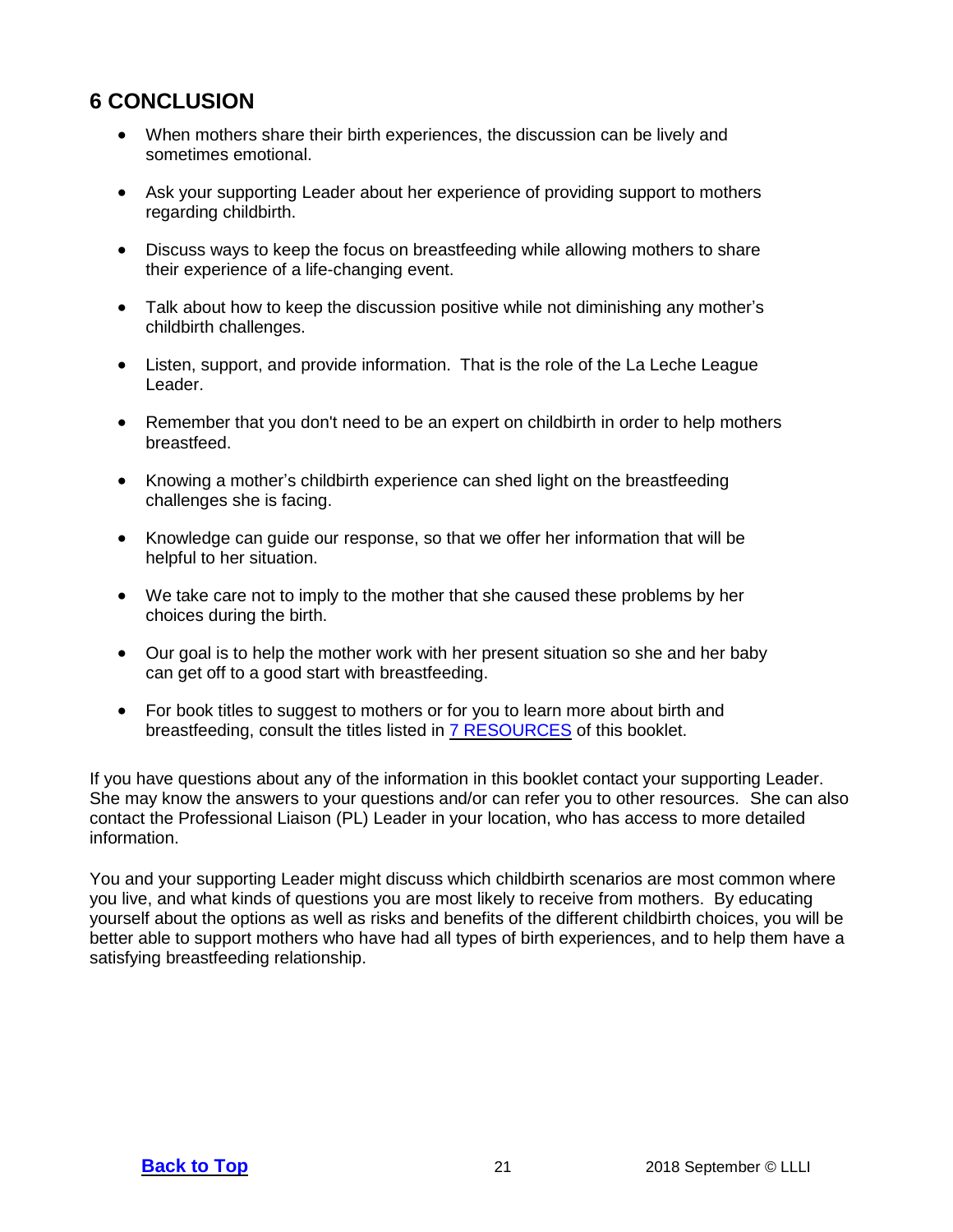# <span id="page-21-0"></span>**7 RESOURCES**

## <span id="page-21-1"></span>**7.1 Books**

Colson, S. *An Introduction to Biological Nuturing : New Angles on Breastfeeding.* Hale Publishing. LP, 2010

Cox, S. *Altering Hospital Maternity Culture.* Hale Publishing, LP, 2010.

Gaskin, IM. *Ina May's Guide to Childbirth*.\* New York: Bantam, 2003.

Gaskin, IM, *Birth Matters: A Midwife's Manifesta.* Sevens Stories Press. 2011

Genna, C. *Supporting Sucking Skills in Breastfeeding Infants*. Sudbury, Massachusetts: Jones & Bartlett Publishers, 2017.

Goer, H. *The Thinking Woman's Guide to a Better Birth*. New York: Penguin Putnam, 1999.

Heller, S. *The Vital Touch*. New York: Henry Holt & Company, 1997.

Kroeger, M, Smith, L. *Impact of Birthing Practices on Breastfeeding: Protecting the Mother and Baby Continuum*. Sudbury, Massachusetts: Jones & Bartlett Publishers, 2010.

Mohrbacher, N, Stock, J. *The Breastfeeding Answer Book*, 3rd rev. ed. Schaumburg, Illinois: LLLI, 2002.)

Mohrbacher, N *Breastfeeding Answers Made Simple.* Hale Publishing, LP. 2010

Panzer, N. *Spontaneous Joyful Natural Birth.*\* Hale Publishing, LP, 2012

Sears, W et al. *The Baby Book*,\* revised and updated edition. Boston: Little, Brown & Company, 2013.

*The Womanly Art of Breastfeeding,*\* 8th revised edition. Schaumburg, Illinois: LLLI, 2010.

*Note: Starred references (\*) are specifically directed to expectant/new mothers.*

## <span id="page-21-2"></span>**7.2 Research articles**

Adams J, Frawley J, et al. Useful pharmacological and non-pharmacological labour pain management techniques and their relationship to maternal and infant birth outcomes: examination of a nationally representative sample of 1835 women. *Midwifery.* 2015 Apr;31(4):458-63.

Alzaheb RA. Factors associated with the initiation of breastfeeding within the first 48 hours of life in Tabuk, Saudi Arabia. *Int Breastfeed J.* 2016 Jul 21;11:21.

Brimdyr K, Cadwell K, et al. The association between common labor drugs and suckling when skinto-skin during first hour after birth. *Birth*, 2015 Dec;42(4):319-28.

Burke-Aaronson AC. Skin-to-skin care and breastfeeding in the preoperative suite. *MCN Am J Matern Child Nurs* 2015 Mar-Apr;40(2):105-9.

Carvalho ML, Broccolini CS, et al. The baby-friendly hospital initiative and breastfeeding at birth in Brazil: a cross sectional study. *Retrod Health* 2016 Oct 17; 13 (Suppl 3):119.

Bostonian C, Macpherson A, et al. Inadequate prenatal care use and breastfeeding practices in Canada: a national survey of women. *BMC Pregnancy Childbirth*, 2016 May 5;16:100.

Dahlberg U, Haugan, et al. Women's experiences of home visits by midwives in the early postpartum period. *Midwifery* 2016 Aug;39:57-62.

Herrera-Gomez A, Garcia-Martinez O, et al. Retrospective study of the association between epidural analgesia during labour and complications for the newborn. *Midwifery* 2015 Jun;31 (6):613-6.